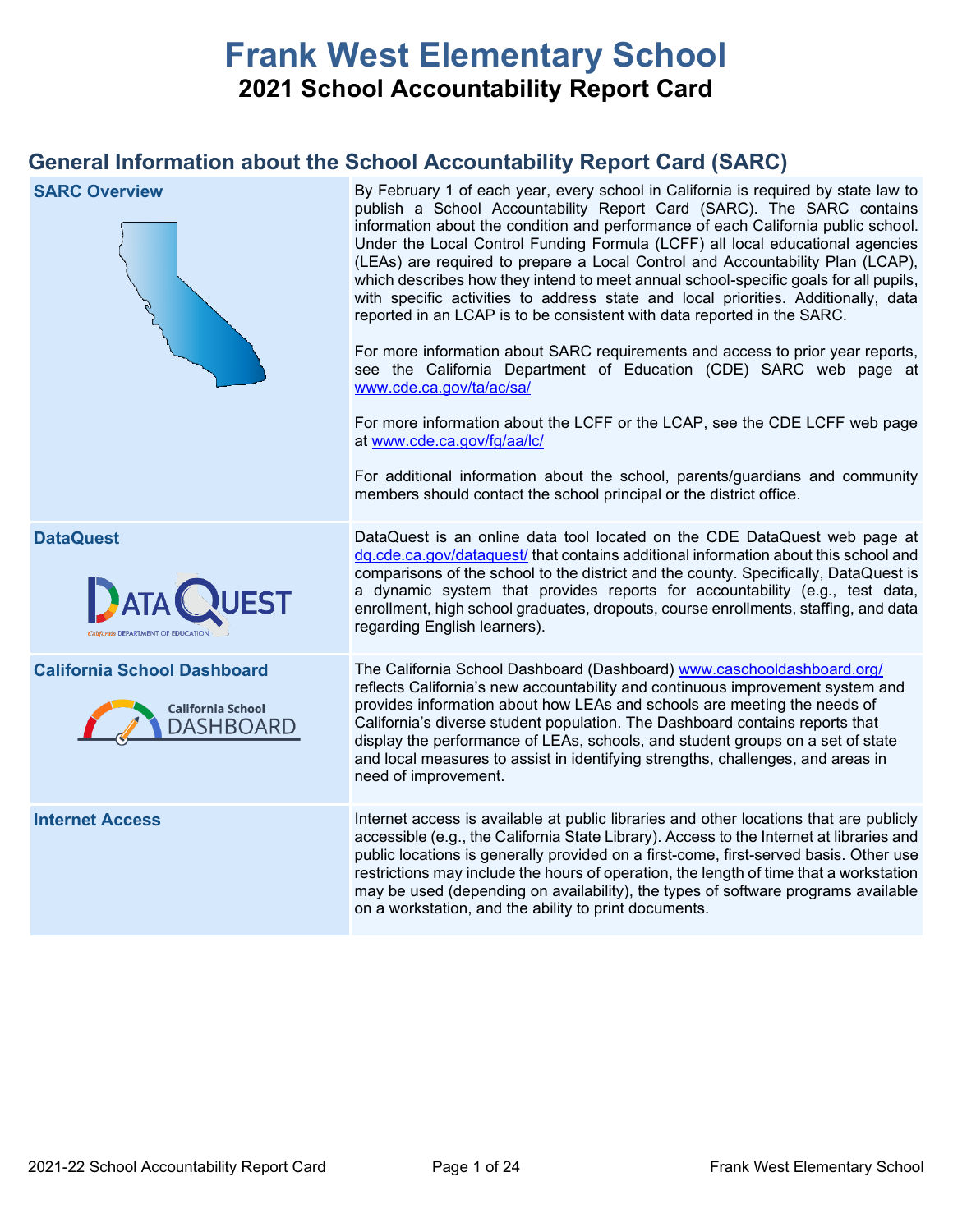## **2021-22 School Contact Information**

| <b>School Name</b>                       | Frank West Elementary School |  |  |  |  |
|------------------------------------------|------------------------------|--|--|--|--|
| <b>Street</b>                            | 2400 Benton Street           |  |  |  |  |
| City, State, Zip                         | Bakersfield, CA 93304        |  |  |  |  |
| <b>Phone Number</b>                      | 661-631-5830                 |  |  |  |  |
| <b>Principal</b>                         | <b>Russell Taylor</b>        |  |  |  |  |
| <b>Email Address</b>                     | taylorr@bcsd.com             |  |  |  |  |
| <b>School Website</b>                    | www.bcsd.com/frankwest       |  |  |  |  |
| <b>County-District-School (CDS) Code</b> | 15-63321-6008924             |  |  |  |  |

| <b>2021-22 District Contact Information</b> |                                         |  |  |  |
|---------------------------------------------|-----------------------------------------|--|--|--|
| <b>District Name</b>                        | <b>Bakersfield City School District</b> |  |  |  |
| <b>Phone Number</b>                         | 661-631-4600                            |  |  |  |
| Superintendent                              | Mark Luque                              |  |  |  |
| <b>Email Address</b>                        | supt@bcsd.com                           |  |  |  |
| <b>District Website Address</b>             | www.bcsd.com                            |  |  |  |

#### **2021-22 School Overview**

Frank West School is one of 43 schools in the Bakersfield City School District. Built in 1958, Frank West is located in a southcentral neighborhood that is over 60 years old and provides transportation to over 300 students in grades Kindergarten through 5th. We have approximately 799 students. An elementary instructional program in traditional, English immersion, and Special Education classes services our students. Frank West School has a full-time Principal, Vice Principal, two Academic Coaches, a full time Intervention Specialist, a Behavior Intervention Specialist, a Family and Community Engagement Specialist (FACE), 8 Special Education teachers, and 32 full-time credentialed teachers who teach in self-contained classrooms. All K-3 classes average 21.5 students, with 5 kindergarten classes providing an extended day schedule. Frank West has a fully operational library. In the afternoon, students can extend their learning day in the Afterschool Education and Safety Program (ASESP) which is a partnership between the Boy's and Girl's club of America and BCSD. The ASESP meets the needs of over 100 students by offering activities with a STEAM focus. Our STEAM focus is technology with an emphasis on coding (e.g., Ozobots). Homework assistance, art, science, and physical exercise through games and team sports are also incorporated into the program.

Frank West continues to educate our students so that they can achieve academic success now and in the future. Many subgroups showed continued growth, especially our English Learners. We will continue to implement strategies that will help all students meet their annual EL goals to prepare them for English language proficiency. We also have an active and growing African American Parent Advisory Committee (AAPAC) focused on building and strengthening relationships between our staff and black community leading to continued academic growth and overall achievement of our black students. Due to the COVID-19 pandemic, our focus will be to approach learning through the lense of social emotional learning (SEL). Additionally, we have developed a "mitigating learning loss plan" (MMLP) to meet the needs of our students as we return to in-person learning full time as we emerge from the challenges of the pandemic.

Frank West Elementary

Vision

Frank West's vision is to be a leader in education through a collaborative and supportive learning community that ensures and builds relationships with all students to inspire them to become lifelong learners.

Mission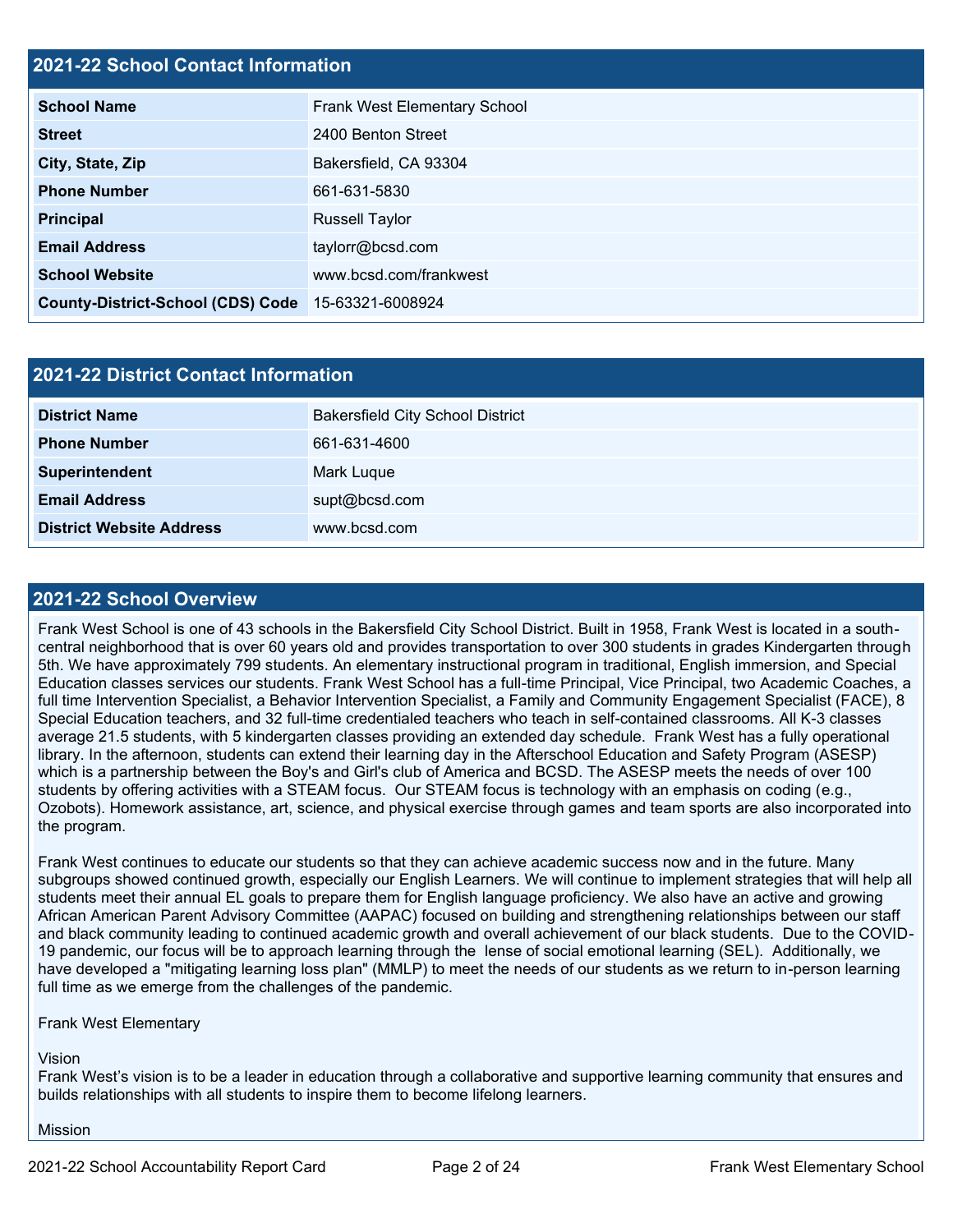### **2021-22 School Overview**

Frank West's mission is to ensure a safe and positive learning environment in which all students are valued and cared for, receive an equitable education, and are prepared to be college and career ready with the support of our community and parents.

## **About this School**

## **2020-21 Student Enrollment by Grade Level**

| <b>Grade Level</b>      | <b>Number of Students</b> |
|-------------------------|---------------------------|
| Kindergarten            | 113                       |
| Grade 1                 | 120                       |
| Grade 2                 | 125                       |
| Grade 3                 | 121                       |
| Grade 4                 | 141                       |
| Grade 5                 | 149                       |
| <b>Total Enrollment</b> | 769                       |

## **2020-21 Student Enrollment by Student Group**

| <b>Student Group</b>                   | <b>Percent of Total Enrollment</b> |
|----------------------------------------|------------------------------------|
| Female                                 | 48.1                               |
| <b>Male</b>                            | 51.9                               |
| American Indian or Alaska Native       | 0.3                                |
| <b>Asian</b>                           | 1.6                                |
| <b>Black or African American</b>       | 12.1                               |
| <b>Filipino</b>                        | 0.1                                |
| <b>Hispanic or Latino</b>              | 79.7                               |
| <b>Two or More Races</b>               | 1.7                                |
| <b>White</b>                           | 4.6                                |
| <b>English Learners</b>                | 19.4                               |
| <b>Foster Youth</b>                    | 1.2                                |
| <b>Homeless</b>                        | 3.1                                |
| <b>Socioeconomically Disadvantaged</b> | 97.4                               |
| <b>Students with Disabilities</b>      | 9.8                                |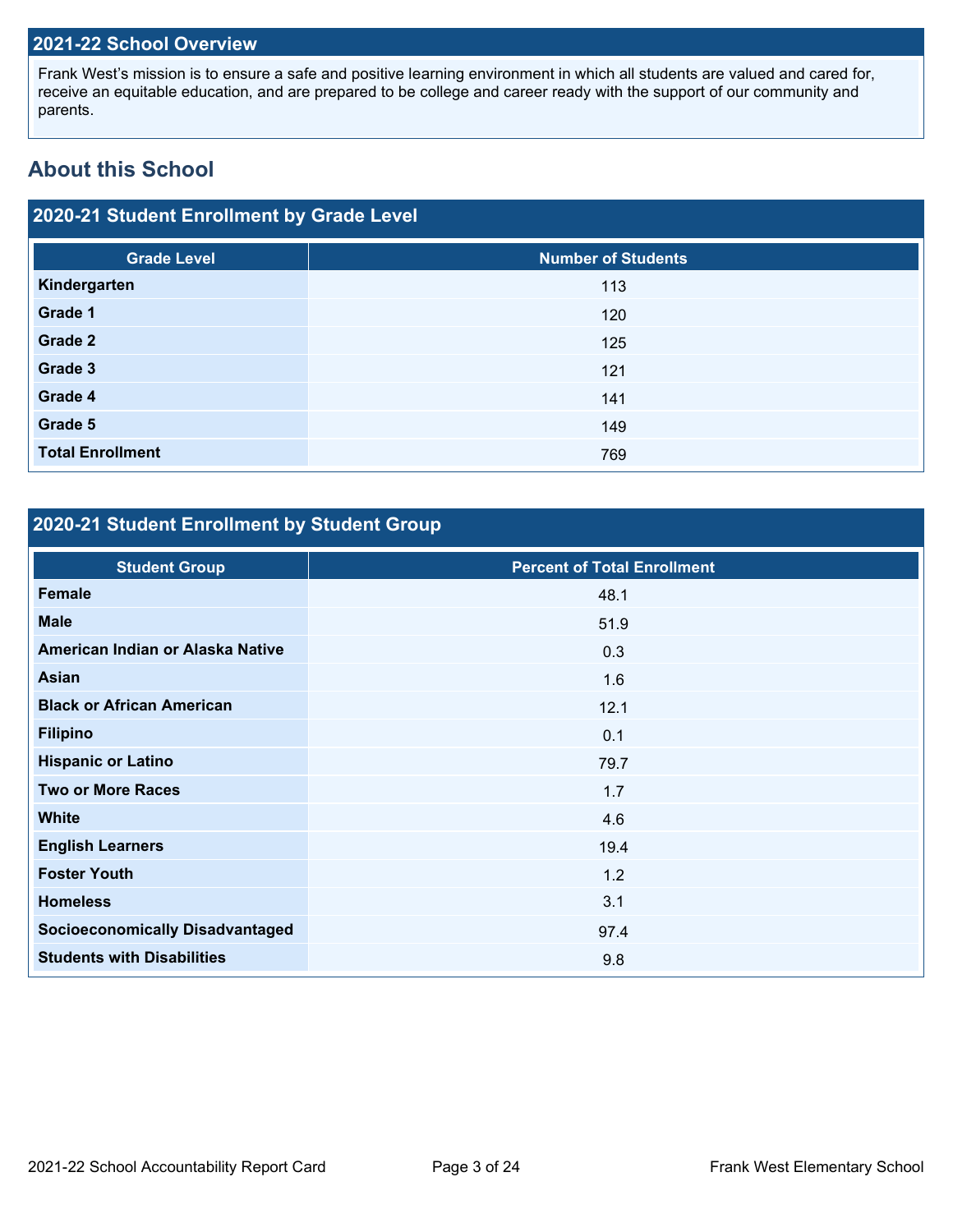## **A. Conditions of Learning State Priority: Basic**

The SARC provides the following information relevant to the State priority: Basic (Priority 1):

- Degree to which teachers are appropriately assigned and fully credentialed in the subject area and for the pupils they are teaching;
	- Pupils have access to standards-aligned instructional materials; and
- School facilities are maintained in good repair

Note: For more information refer to the Updated Teacher Equity Definitions web page at<https://www.cde.ca.gov/pd/ee/teacherequitydefinitions.asp>

#### **2019-20 Teacher Preparation and Placement**

| <b>Authorization/Assignment</b>                                                                 | 2019-20 |
|-------------------------------------------------------------------------------------------------|---------|
| Fully (Preliminary or Clear) Credentialed for Subject and Student Placement (properly assigned) |         |
| Intern Credential Holders Properly Assigned                                                     |         |
| Teachers Without Credentials and Misassignments ("ineffective" under ESSA)                      |         |
| Credentialed Teachers Assigned Out-of-Field ("out-of-field" under ESSA)                         |         |
| <b>Unknown</b>                                                                                  |         |
| <b>Total Teaching Positions</b>                                                                 |         |
|                                                                                                 |         |

Note: The data in this table is based on Full Time Equivalent (FTE) status. One FTE equals one staff member working full time; one FTE could also represent two staff members who each work 50 percent of full time. Additionally, an assignment is defined as a position that an educator is assigned to based on setting, subject, and grade level. An authorization is defined as the services that an educator is authorized to provide to students.

## **2019-20 Teachers Without Credentials and Misassignments (considered "ineffective" under ESSA)**

| <b>Authorization/Assignment</b>                              | 2019-20 |
|--------------------------------------------------------------|---------|
| <b>Permits and Waivers</b>                                   |         |
| <b>Misassignments</b>                                        |         |
| <b>Vacant Positions</b>                                      |         |
| <b>Total Teachers Without Credentials and Misassignments</b> |         |

## **2019-20 Credentialed Teachers Assigned Out-of-Field (considered "out-of-field" under ESSA)**

| <b>Indicator</b>                                       | 2019-20 |
|--------------------------------------------------------|---------|
| Credentialed Teachers Authorized on a Permit or Waiver |         |
| <b>Local Assignment Options</b>                        |         |
| <b>Total Out-of-Field Teachers</b>                     |         |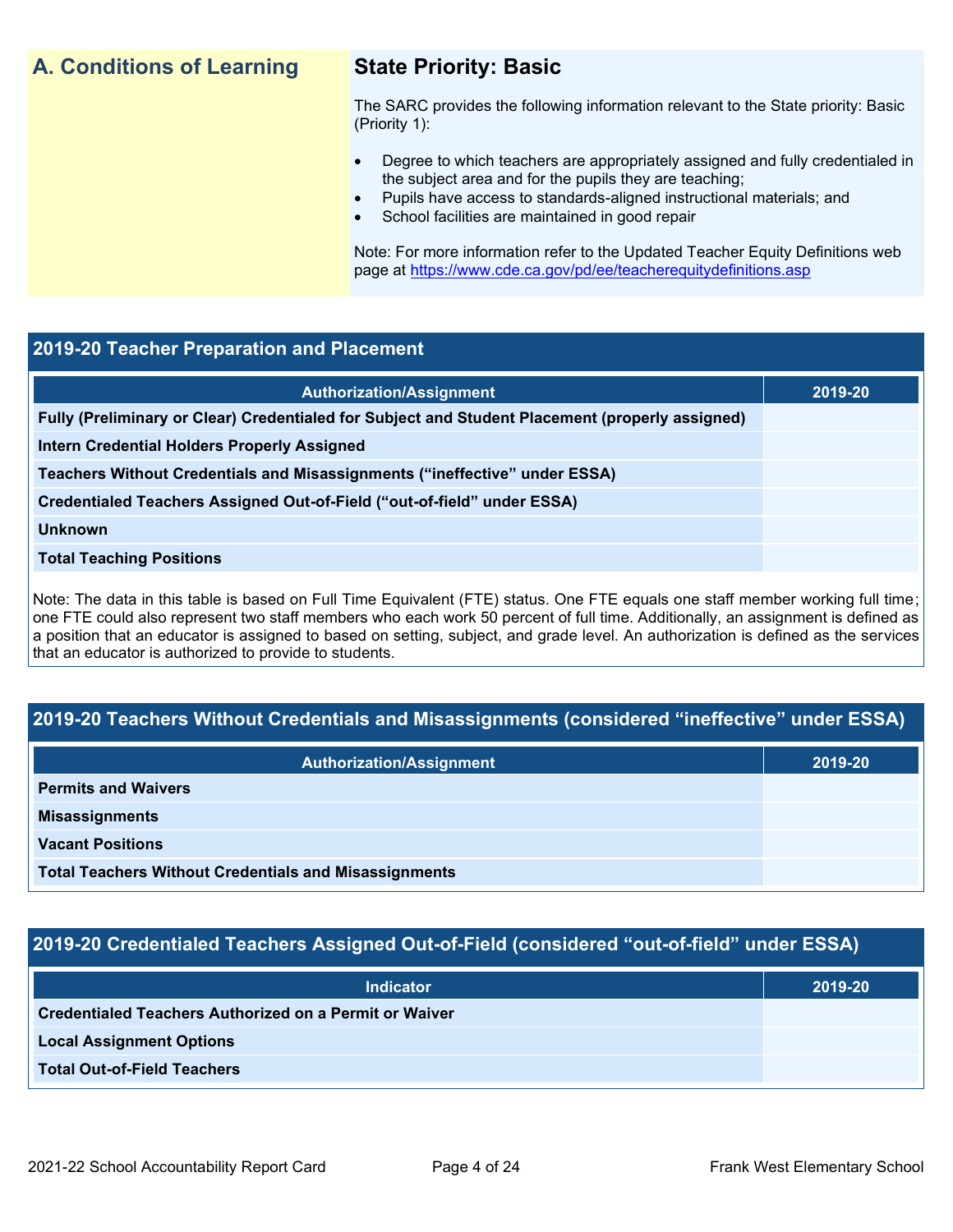## **2019-20 Class Assignments**

| <b>Indicator</b>                                                                                                                                    | 2019-20 |
|-----------------------------------------------------------------------------------------------------------------------------------------------------|---------|
|                                                                                                                                                     |         |
| <b>Misassignments for English Learners</b><br>(a percentage of all the classes with English learners taught by teachers that are misassigned)       |         |
| No credential, permit or authorization to teach<br>(a percentage of all the classes taught by teachers with no record of an authorization to teach) |         |

## **2021-22 Quality, Currency, Availability of Textbooks and Other Instructional Materials**

Every student is provided with sufficient and standards-aligned textbooks or other instructional materials.

#### **Year and month in which the data were collected** September, 2021

| <b>Subject</b>                | Textbooks and Other Instructional Materials/year of<br><b>Adoption</b>                                                                                                                                                                                                                                   | <b>From</b><br><b>Most</b><br><b>Recent</b><br><b>Adoption</b> | <b>Percent</b><br><b>Students</b><br><b>Lacking Own</b><br><b>Assigned</b><br>Copy |
|-------------------------------|----------------------------------------------------------------------------------------------------------------------------------------------------------------------------------------------------------------------------------------------------------------------------------------------------------|----------------------------------------------------------------|------------------------------------------------------------------------------------|
| <b>Reading/Language Arts</b>  | Grades TK-5: Benchmark Education Company, Benchmark<br>Advance California; Benchmark Adelante California, 2018<br>Grades 6-8: McGraw Hill, Study Sync, 2018<br>Grades TK-5: Benchmark Education Company, Benchmark<br>Advance (How English Works) (ELD), 2018<br>Grades 6-8: HMH, English 3D (ELD), 2017 | Yes                                                            | 0%                                                                                 |
| <b>Mathematics</b>            | Grades K-5: McGraw Hill, McGraw Hill My Math, 2013<br>Grades 6-8: McGraw Hill, McGraw Hill California Math,<br>Courses 1-3, 2013<br>Grade 7: McGraw Hill, Glencoe Math Accelerated, 2013<br>Grade 8: McGraw Hill, Glencoe Algebra 1, 2013                                                                | Yes                                                            | 0%                                                                                 |
| <b>Science</b>                | Grades K-5: Houghton Mifflin, Houghton Mifflin California<br>Science, 2007<br>Grades 6-8: Holt, Rinehart & Winston, Holt California<br>Science: Earth, Life and Physical Science, 2007                                                                                                                   | Yes                                                            | $0\%$                                                                              |
| <b>History-Social Science</b> | Grades K-5: Harcourt School Publishers, Reflections, 2007<br>Grade 6: Pearson Education, myWorld Ancient Civilizations,<br>2019<br>Grade 7: Pearson Education, myWorld Medieval And Modern<br><b>Times, 2019</b><br>Grade 8: Pearson Education, myWorld Growth and Conflict,<br>2019                     | Yes                                                            | 0%                                                                                 |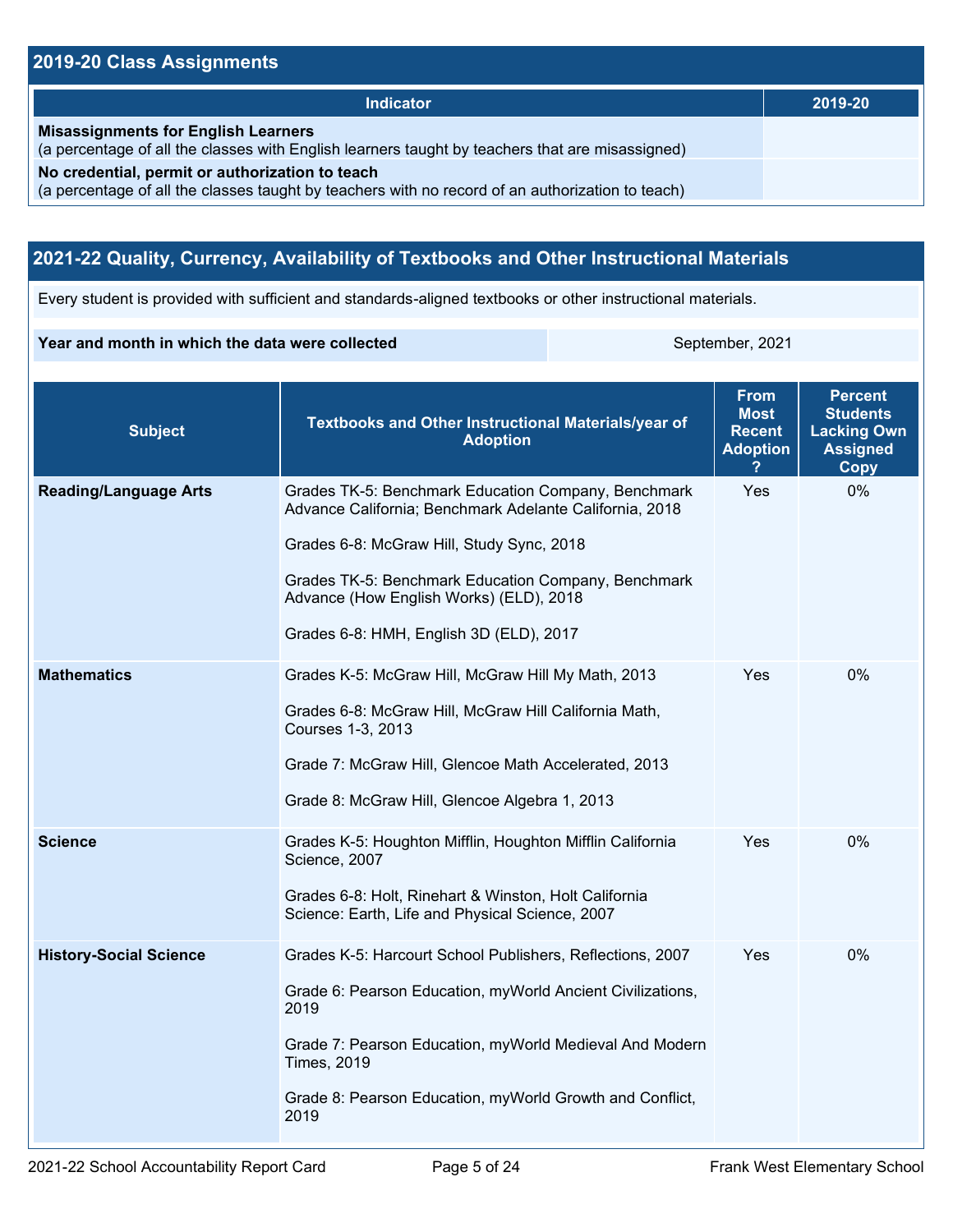| <b>Visual and Performing Arts</b> | Grades TK-6 (Elementary): The California Arts Project, BCSD<br>Course of Study TK-5 (Online), 2019 | Yes | 0% |
|-----------------------------------|----------------------------------------------------------------------------------------------------|-----|----|
|                                   | Grades 6-8 (Jr Hi/Middle School): Pearson Scott Foresman,<br>Pearson/Scott Foresman, Art, 2007     |     |    |
|                                   | Grades 6-8: Silver Burdett, Silver Burdett Making Music, 2007                                      |     |    |

### **School Facility Conditions and Planned Improvements**

Frank West School was built in 1958 and modernization in 2004. It sits on 11.75 acres of which 7.3 acres is playground. This school has 40 classrooms, a multi-purpose center, library, academic coach room, staff room, after school room, learning center, Parent Resource Center and an instructional materials center. The campus also has a staff lounge.

The custodial staff adheres to a weekly cleaning schedule that includes classrooms, restrooms, cafeteria and kitchen areas.

The District's Mobile Maintenance Team visits the school site at least twice a year. Maintenance emergencies are addressed immediately. District personnel maintain the grounds at least once every two weeks.

This site also is maintained to ensure a clean, safe, and functional facility as determined pursuant to a Facility Inspection Tool developed by the State of California Office of Public School Construction.

#### **Year and month of the most recent FIT report** 8/14/2021

| <b>System Inspected</b>                                                | <b>Rate</b><br>Good       | Rate<br>Fair | Rate<br>Poor | <b>Repair Needed and Action Taken or Planned</b> |
|------------------------------------------------------------------------|---------------------------|--------------|--------------|--------------------------------------------------|
| <b>Systems:</b><br>Gas Leaks, Mechanical/HVAC, Sewer                   | X                         |              |              |                                                  |
| Interior:<br><b>Interior Surfaces</b>                                  | $\times$                  |              |              |                                                  |
| <b>Cleanliness:</b><br>Overall Cleanliness, Pest/Vermin Infestation    | $\boldsymbol{\mathsf{X}}$ |              |              |                                                  |
| <b>Electrical</b>                                                      | $\times$                  |              |              |                                                  |
| <b>Restrooms/Fountains:</b><br>Restrooms, Sinks/ Fountains             | X                         |              |              |                                                  |
| Safety:<br>Fire Safety, Hazardous Materials                            | X                         |              |              |                                                  |
| Structural:<br>Structural Damage, Roofs                                | X                         |              |              |                                                  |
| External:<br>Playground/School Grounds, Windows/<br>Doors/Gates/Fences | X                         |              |              |                                                  |

## **Overall Facility Rate**

| <b>Exemplary</b> | Good | Fair | Poor |
|------------------|------|------|------|
| , ,              |      |      |      |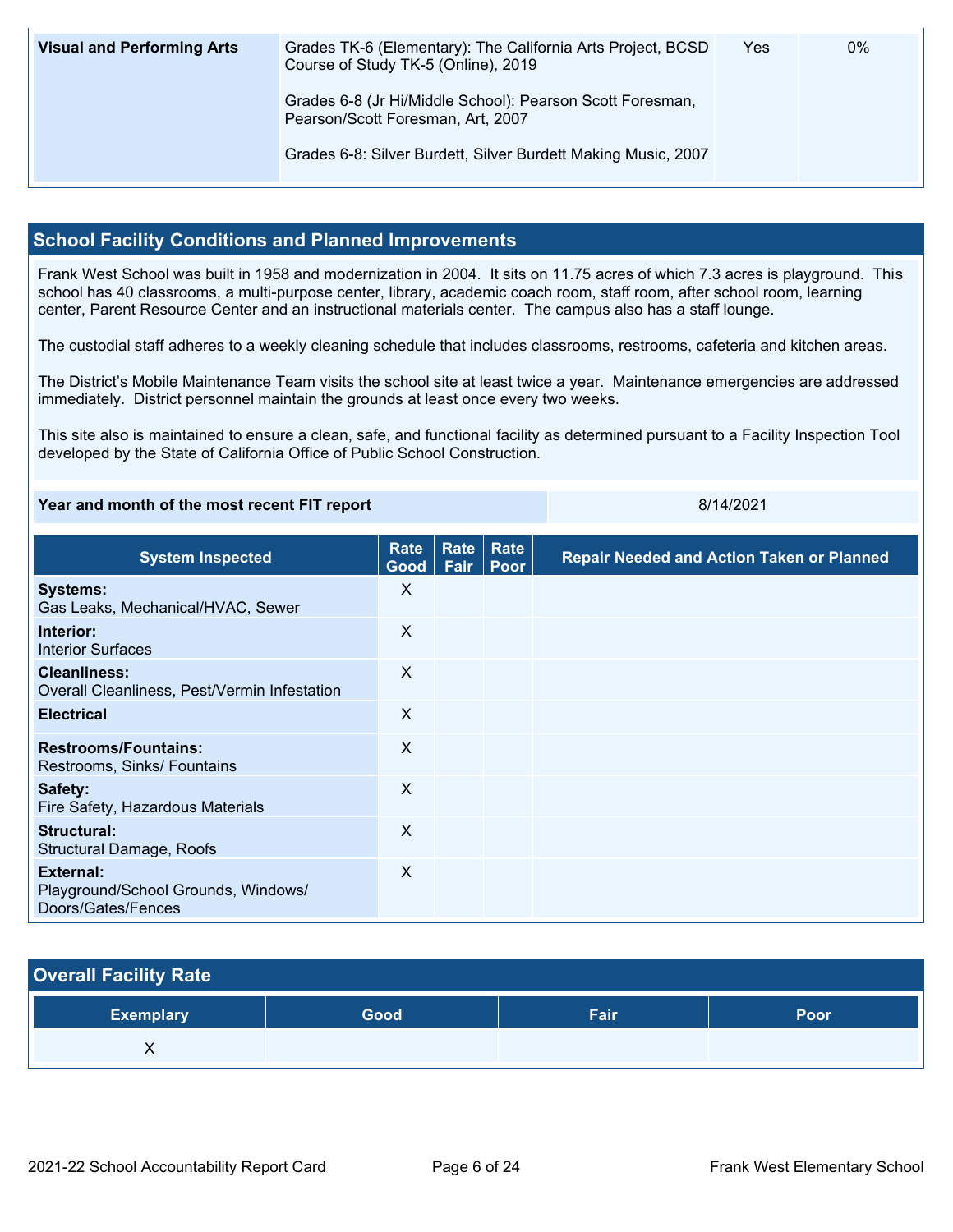## **B. Pupil Outcomes State Priority: Pupil Achievement**

The SARC provides the following information relevant to the State priority: Pupil Achievement (Priority 4):

#### **Statewide Assessments**

(i.e., California Assessment of Student Performance and Progress [CAASPP] System includes the Smarter Balanced Summative Assessments for students in the general education population and the California Alternate Assessments [CAAs] for English language arts/literacy [ELA] and mathematics given in grades three through eight and grade eleven. Only eligible students may participate in the administration of the CAAs. CAAs items are aligned with alternate achievement standards, which are linked with the Common Core State Standards [CCSS] for students with the most significant cognitive disabilities).

The CAASPP System encompasses the following assessments and student participation requirements:

- 1. **Smarter Balanced Summative Assessments and CAAs for ELA** in grades three through eight and grade eleven.
- 2. **Smarter Balanced Summative Assessments and CAAs for mathematics** in grades three through eight and grade eleven.
- 3. **California Science Test (CAST) and CAAs for Science** in grades five, eight, and once in high school (i.e., grade ten, eleven, or twelve).

#### **SARC Reporting in the 2020-2021 School Year Only**

Where the most viable option, LEAs were required to administer the statewide summative assessment in ELA and mathematics. Where a statewide summative assessment was not the most viable option for the LEA (or for one or more gradelevel[s] within the LEA) due to the pandemic, LEAs were allowed to report results from a different assessment that met the criteria established by the State Board of Education (SBE) on March 16, 2021. The assessments were required to be:

- Aligned with CA CCSS for ELA and mathematics;
- Available to students in grades 3 through 8, and grade 11; and
- Uniformly administered across a grade, grade span, school, or district to all eligible students.

#### **Options**

Note that the CAAs could only be administered in-person following health and safety requirements. If it was not viable for the LEA to administer the CAAs in person with health and safety guidelines in place, the LEA was directed to not administer the tests. There were no other assessment options available for the CAAs. Schools administered the Smarter Balanced Summative Assessments for ELA and mathematics, other assessments that meet the SBE criteria, or a combination of both, and they could only choose one of the following:

- Smarter Balanced ELA and mathematics summative assessments;
- Other assessments meeting the SBE criteria; or
- Combination of Smarter Balanced ELA and mathematics summative assessments and other assessments.

The percentage of students who have successfully completed courses that satisfy the requirements for entrance to the University of California and the California State University, or career technical education sequences or programs of study.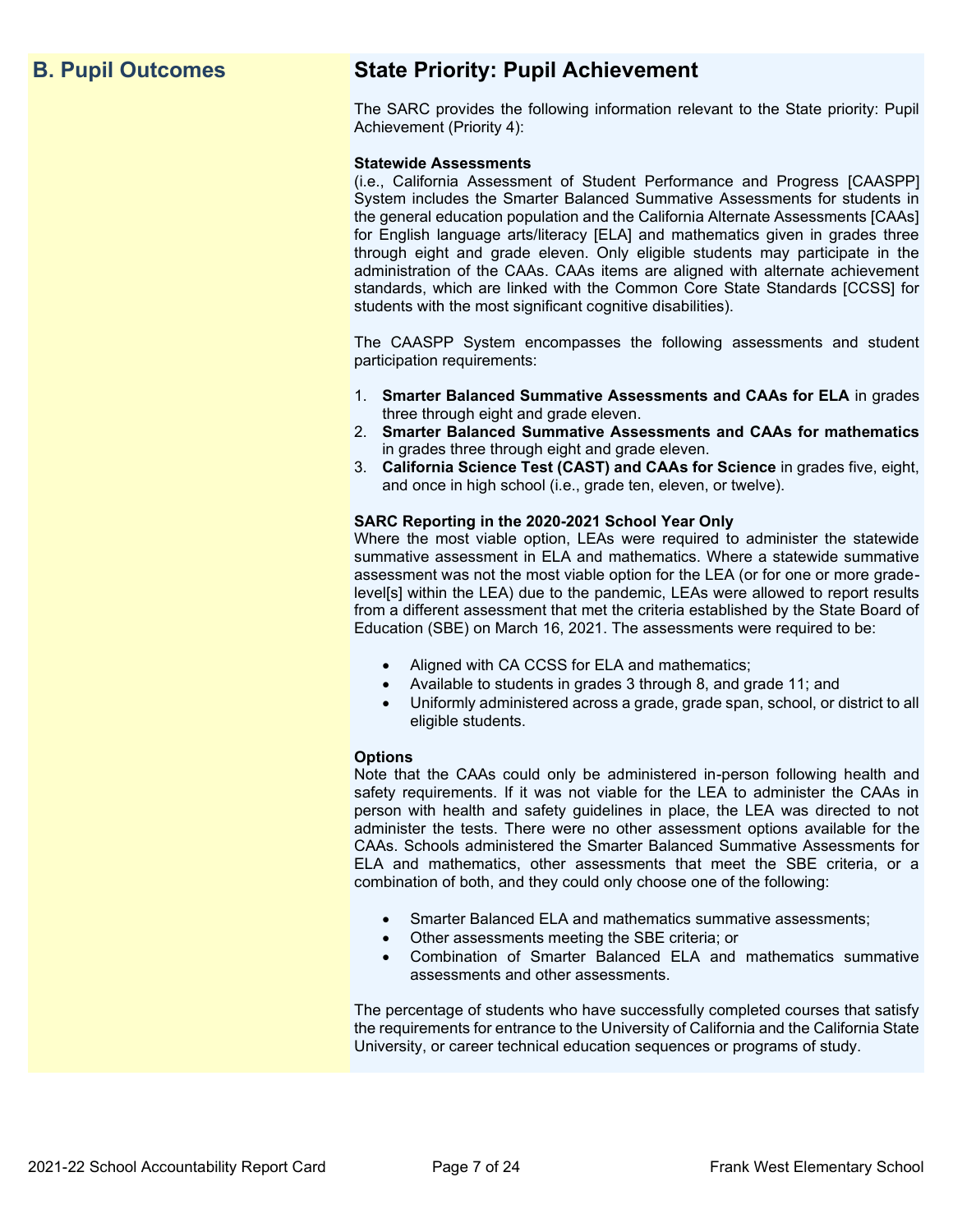### **Percentage of Students Meeting or Exceeding the State Standard on CAASPP**

This table displays CAASPP test results in ELA and mathematics for all students grades three through eight and grade eleven taking and completing a state-administered assessment.

The 2019-2020 data cells with N/A values indicate that the 2019-2020 data are not available due to the COVID-19 pandemic and resulting summative test suspension. The Executive Order N-30-20 was issued which waived the assessment, accountability, and reporting requirements for the 2019-2020 school year.

The 2020-2021 data cells have N/A values because these data are not comparable to other year data due to the COVID-19 pandemic during the 2020-2021 school year. Where the CAASPP assessments in ELA and/or mathematics is not the most viable option, the LEAs were allowed to administer local assessments. Therefore, the 2020-2021 data between school years for the school, district, state are not an accurate comparison. As such, it is inappropriate to compare results of the 2020-2021 school year to other school years.

| Subject                                                              | <b>School</b><br>2019-20 | <b>School</b><br>2020-21 | <b>District</b><br>2019-20 | <b>District</b><br>2020-21 | <b>State</b><br>2019-20 | <b>State</b><br>2020-21 |
|----------------------------------------------------------------------|--------------------------|--------------------------|----------------------------|----------------------------|-------------------------|-------------------------|
| <b>English Language Arts/Literacy</b><br>$\left($ grades 3-8 and 11) | N/A                      | N/A                      | N/A                        | N/A                        | N/A                     | N/A                     |
| <b>Mathematics</b><br>$(grades 3-8 and 11)$                          | N/A                      | N/A                      | N/A                        | N/A                        | N/A                     | N/A                     |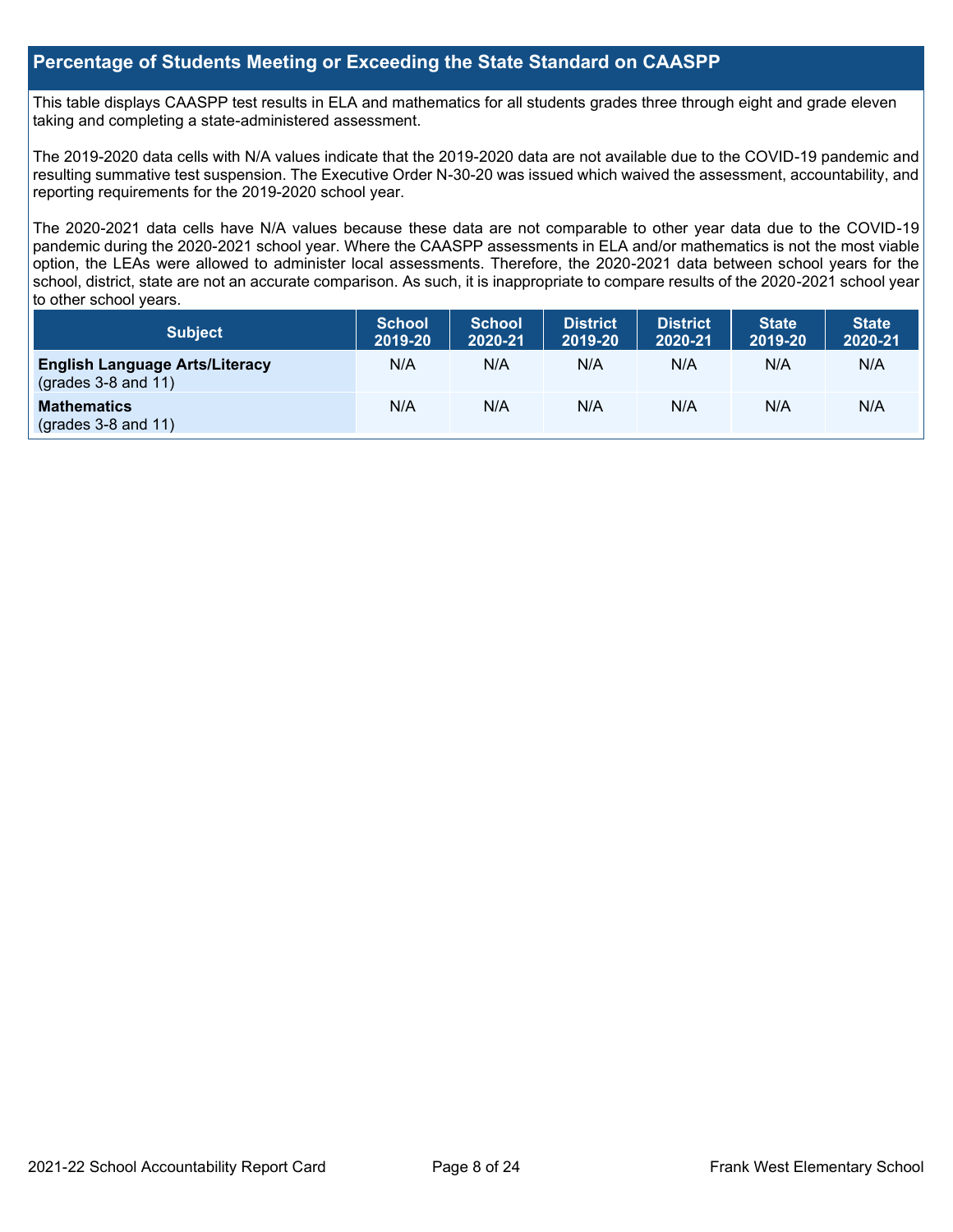## **2020-21 CAASPP Test Results in ELA by Student Group**

This table displays CAASPP test results in ELA by student group for students grades three through eight and grade eleven taking and completing a state-administered assessment. The CDE will populate this table for schools in cases where the school administered the CAASPP assessment. In cases where the school administered a local assessment instead of CAASPP, the CDE will populate this table with "NT" values, meaning this school did not test students using the CAASPP. See the local assessment(s) table for more information.

| <b>CAASPP</b><br><b>Student Groups</b>               | <b>CAASPP</b><br><b>Total</b><br><b>Enrollment</b> | <b>CAASPP</b><br><b>Number</b><br><b>Tested</b> | <b>CAASPP</b><br><b>Percent</b><br><b>Tested</b> | <b>CAASPP</b><br><b>Percent</b><br><b>Not Tested</b> | <b>CAASPP</b><br><b>Percent</b><br><b>Met or</b><br><b>Exceeded</b> |
|------------------------------------------------------|----------------------------------------------------|-------------------------------------------------|--------------------------------------------------|------------------------------------------------------|---------------------------------------------------------------------|
| <b>All Students</b>                                  | 421                                                | <b>NT</b>                                       | <b>NT</b>                                        | <b>NT</b>                                            | <b>NT</b>                                                           |
| <b>Female</b>                                        | 202                                                | <b>NT</b>                                       | <b>NT</b>                                        | <b>NT</b>                                            | <b>NT</b>                                                           |
| <b>Male</b>                                          | 219                                                | <b>NT</b>                                       | <b>NT</b>                                        | <b>NT</b>                                            | <b>NT</b>                                                           |
| American Indian or Alaska Native                     | --                                                 | <b>NT</b>                                       | <b>NT</b>                                        | <b>NT</b>                                            | <b>NT</b>                                                           |
| <b>Asian</b>                                         | --                                                 | <b>NT</b>                                       | <b>NT</b>                                        | <b>NT</b>                                            | <b>NT</b>                                                           |
| <b>Black or African American</b>                     | 59                                                 | <b>NT</b>                                       | <b>NT</b>                                        | <b>NT</b>                                            | <b>NT</b>                                                           |
| <b>Filipino</b>                                      | $\overline{\phantom{a}}$                           | <b>NT</b>                                       | <b>NT</b>                                        | <b>NT</b>                                            | <b>NT</b>                                                           |
| <b>Hispanic or Latino</b>                            | 331                                                | <b>NT</b>                                       | <b>NT</b>                                        | <b>NT</b>                                            | <b>NT</b>                                                           |
| <b>Native Hawaiian or Pacific Islander</b>           | $\mathbf 0$                                        | $\mathbf 0$                                     | $\mathbf 0$                                      | $\mathbf 0$                                          | $\mathbf 0$                                                         |
| <b>Two or More Races</b>                             | $\overline{\phantom{a}}$                           | <b>NT</b>                                       | <b>NT</b>                                        | <b>NT</b>                                            | <b>NT</b>                                                           |
| <b>White</b>                                         | 13                                                 | <b>NT</b>                                       | <b>NT</b>                                        | <b>NT</b>                                            | <b>NT</b>                                                           |
| <b>English Learners</b>                              | 93                                                 | <b>NT</b>                                       | <b>NT</b>                                        | <b>NT</b>                                            | <b>NT</b>                                                           |
| <b>Foster Youth</b>                                  | $-$                                                | <b>NT</b>                                       | <b>NT</b>                                        | <b>NT</b>                                            | <b>NT</b>                                                           |
| <b>Homeless</b>                                      | 22                                                 | <b>NT</b>                                       | <b>NT</b>                                        | <b>NT</b>                                            | <b>NT</b>                                                           |
| <b>Military</b>                                      | $\mathbf 0$                                        | $\mathbf 0$                                     | 0                                                | $\mathbf 0$                                          | $\mathbf 0$                                                         |
| <b>Socioeconomically Disadvantaged</b>               | 414                                                | <b>NT</b>                                       | <b>NT</b>                                        | <b>NT</b>                                            | <b>NT</b>                                                           |
| <b>Students Receiving Migrant Education Services</b> | 15                                                 | <b>NT</b>                                       | <b>NT</b>                                        | <b>NT</b>                                            | NT                                                                  |
| <b>Students with Disabilities</b>                    | 44                                                 | <b>NT</b>                                       | <b>NT</b>                                        | <b>NT</b>                                            | <b>NT</b>                                                           |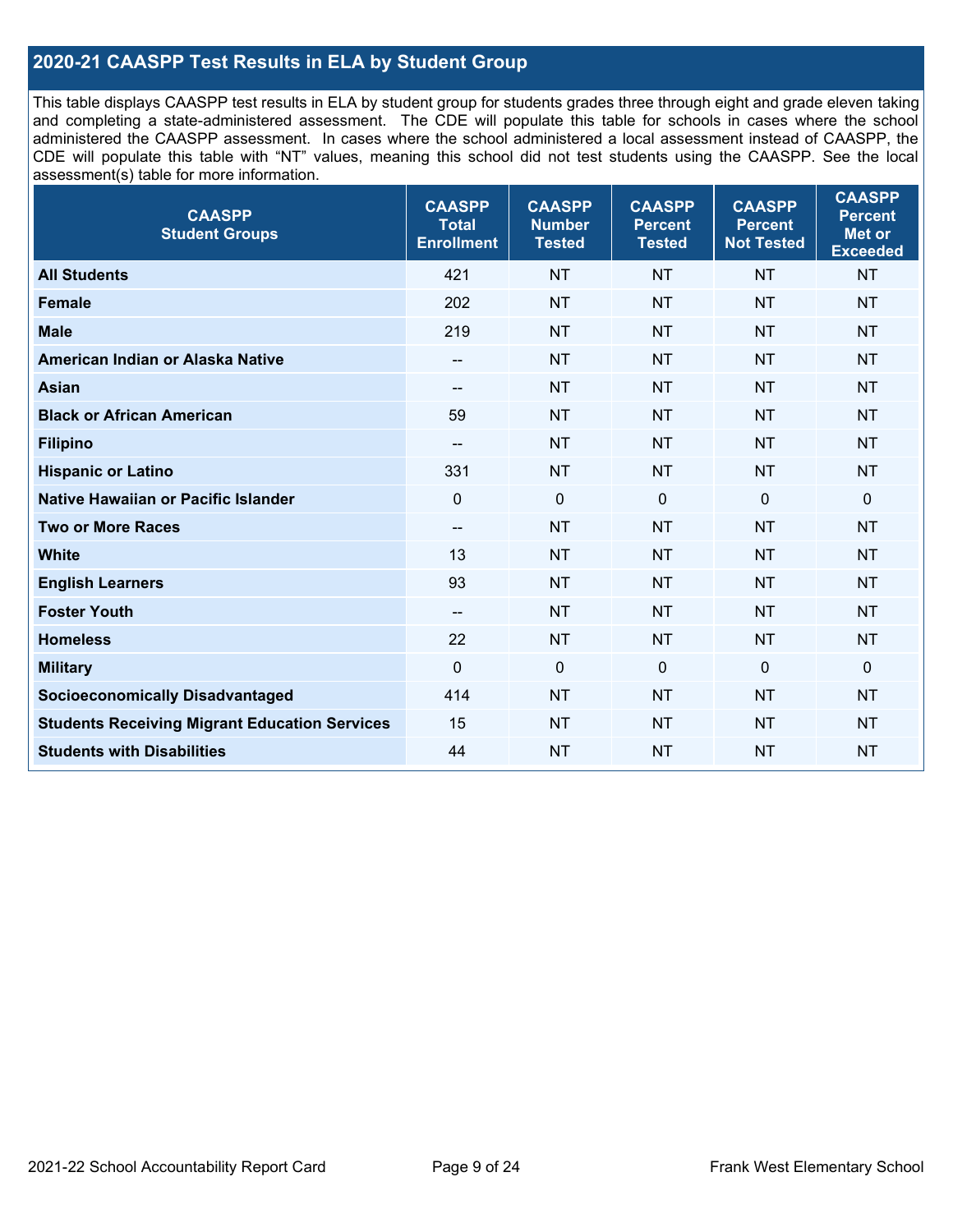## **2020-21 CAASPP Test Results in Math by Student Group**

This table displays CAASPP test results in Math by student group for students grades three through eight and grade eleven taking and completing a state-administered assessment. The CDE will populate this table for schools in cases where the school administered the CAASPP assessment. In cases where the school administered a local assessment instead of CAASPP, the CDE will populate this table with "NT" values, meaning this school did not test students using the CAASPP. See the local assessment(s) table for more information.

| <b>CAASPP</b><br><b>Student Groups</b>               | <b>CAASPP</b><br><b>Total</b><br><b>Enrollment</b> | <b>CAASPP</b><br><b>Number</b><br><b>Tested</b> | <b>CAASPP</b><br><b>Percent</b><br><b>Tested</b> | <b>CAASPP</b><br><b>Percent</b><br><b>Not Tested</b> | <b>CAASPP</b><br><b>Percent</b><br>Met or<br><b>Exceeded</b> |
|------------------------------------------------------|----------------------------------------------------|-------------------------------------------------|--------------------------------------------------|------------------------------------------------------|--------------------------------------------------------------|
| <b>All Students</b>                                  | 421                                                | <b>NT</b>                                       | <b>NT</b>                                        | <b>NT</b>                                            | <b>NT</b>                                                    |
| <b>Female</b>                                        | 202                                                | <b>NT</b>                                       | <b>NT</b>                                        | <b>NT</b>                                            | <b>NT</b>                                                    |
| <b>Male</b>                                          | 219                                                | <b>NT</b>                                       | <b>NT</b>                                        | <b>NT</b>                                            | <b>NT</b>                                                    |
| American Indian or Alaska Native                     | $\overline{\phantom{a}}$                           | <b>NT</b>                                       | <b>NT</b>                                        | <b>NT</b>                                            | <b>NT</b>                                                    |
| <b>Asian</b>                                         | --                                                 | <b>NT</b>                                       | <b>NT</b>                                        | <b>NT</b>                                            | <b>NT</b>                                                    |
| <b>Black or African American</b>                     | 59                                                 | <b>NT</b>                                       | <b>NT</b>                                        | <b>NT</b>                                            | <b>NT</b>                                                    |
| <b>Filipino</b>                                      | $\overline{\phantom{a}}$                           | <b>NT</b>                                       | <b>NT</b>                                        | <b>NT</b>                                            | <b>NT</b>                                                    |
| <b>Hispanic or Latino</b>                            | 331                                                | <b>NT</b>                                       | <b>NT</b>                                        | <b>NT</b>                                            | <b>NT</b>                                                    |
| Native Hawaiian or Pacific Islander                  | $\mathbf 0$                                        | $\mathbf 0$                                     | $\mathbf{0}$                                     | $\overline{0}$                                       | 0                                                            |
| <b>Two or More Races</b>                             | $\overline{\phantom{a}}$                           | <b>NT</b>                                       | <b>NT</b>                                        | <b>NT</b>                                            | <b>NT</b>                                                    |
| <b>White</b>                                         | 13                                                 | <b>NT</b>                                       | <b>NT</b>                                        | <b>NT</b>                                            | <b>NT</b>                                                    |
| <b>English Learners</b>                              | 93                                                 | <b>NT</b>                                       | <b>NT</b>                                        | <b>NT</b>                                            | <b>NT</b>                                                    |
| <b>Foster Youth</b>                                  | $\overline{\phantom{a}}$                           | <b>NT</b>                                       | <b>NT</b>                                        | <b>NT</b>                                            | <b>NT</b>                                                    |
| <b>Homeless</b>                                      | 22                                                 | <b>NT</b>                                       | <b>NT</b>                                        | <b>NT</b>                                            | <b>NT</b>                                                    |
| <b>Military</b>                                      | $\mathbf 0$                                        | $\mathbf 0$                                     | $\mathbf{0}$                                     | $\mathbf 0$                                          | 0                                                            |
| <b>Socioeconomically Disadvantaged</b>               | 414                                                | <b>NT</b>                                       | <b>NT</b>                                        | <b>NT</b>                                            | <b>NT</b>                                                    |
| <b>Students Receiving Migrant Education Services</b> | 15                                                 | <b>NT</b>                                       | <b>NT</b>                                        | <b>NT</b>                                            | <b>NT</b>                                                    |
| <b>Students with Disabilities</b>                    | 44                                                 | <b>NT</b>                                       | <b>NT</b>                                        | <b>NT</b>                                            | <b>NT</b>                                                    |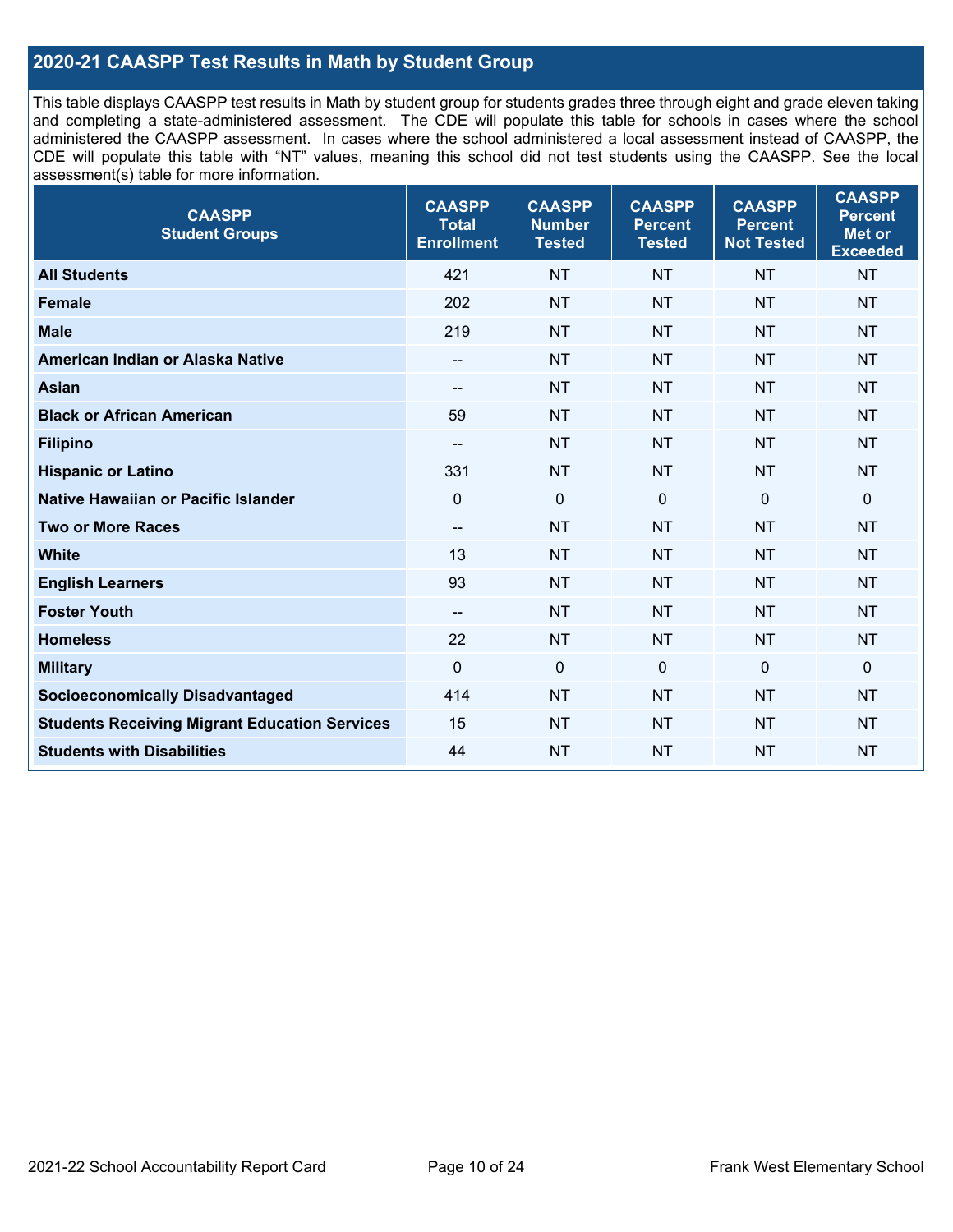## **2020-21 Local Assessment Test Results in ELA by Student Group**

This table displays Local Assessment test results in ELA by student group for students grades three through eight and grade eleven. LEAs/schools will populate this table for schools in cases where the school administered a local assessment. In cases where the school administered the CAASPP assessment, LEAs/schools will populate this table with "N/A" values in all cells, meaning this table is Not Applicable for this school.

| <b>STAR</b><br><b>Student Groups</b>                                                                                            | <b>STAR</b><br><b>Total</b><br><b>Enrollment</b> | <b>STAR</b><br><b>Number</b><br><b>Tested</b> | <b>STAR</b><br><b>Percent</b><br><b>Tested</b> | <b>STAR</b><br><b>Percent</b><br><b>Not Tested</b> | <b>STAR</b><br><b>Percent</b><br><b>At or Above</b><br><b>Grade Level</b> |
|---------------------------------------------------------------------------------------------------------------------------------|--------------------------------------------------|-----------------------------------------------|------------------------------------------------|----------------------------------------------------|---------------------------------------------------------------------------|
| <b>All Students</b>                                                                                                             | 419                                              | 411                                           | 98.10%                                         | 1.90%                                              | 16.10%                                                                    |
| <b>Female</b>                                                                                                                   | 201                                              | 199                                           | 99.00%                                         | 1.00%                                              | 12.10%                                                                    |
| <b>Male</b>                                                                                                                     | 218                                              | 212                                           | 97.20%                                         | 2.80%                                              | 19.80%                                                                    |
| American Indian or Alaska Native                                                                                                | $\qquad \qquad -$                                | --                                            | --                                             | --                                                 | $\overline{\phantom{a}}$                                                  |
| <b>Asian</b>                                                                                                                    | --                                               | --                                            |                                                | --                                                 | --                                                                        |
| <b>Black or African American</b>                                                                                                | 59                                               | 56                                            | 94.90%                                         | 5.10%                                              | 7.10%                                                                     |
| <b>Filipino</b>                                                                                                                 | $\overline{a}$                                   | --                                            | --                                             | --                                                 | $\overline{\phantom{a}}$                                                  |
| <b>Hispanic or Latino</b>                                                                                                       | 329                                              | 325                                           | 98.80%                                         | 1.20%                                              | 17.20%                                                                    |
| Native Hawaiian or Pacific Islander                                                                                             |                                                  | --                                            |                                                |                                                    |                                                                           |
| <b>Two or More Races</b>                                                                                                        | --                                               | --                                            |                                                |                                                    | --                                                                        |
| <b>White</b>                                                                                                                    | 13                                               | 12                                            | 92.30%                                         | 8.30%                                              | 25.00%                                                                    |
| <b>English Learners</b>                                                                                                         | 92                                               | 78                                            | 84.80%                                         | 15.20%                                             | 5.10%                                                                     |
| <b>Foster Youth</b>                                                                                                             | $\overline{a}$                                   | $\qquad \qquad -$                             |                                                |                                                    | $\sim$                                                                    |
| <b>Homeless</b>                                                                                                                 |                                                  | --                                            |                                                |                                                    |                                                                           |
| <b>Military</b>                                                                                                                 | $\qquad \qquad -$                                | --                                            | --                                             | --                                                 | $\overline{\phantom{a}}$                                                  |
| <b>Socioeconomically Disadvantaged</b>                                                                                          | 409                                              | 405                                           | 99.00%                                         | 1.00%                                              | 15.60%                                                                    |
| <b>Students Receiving Migrant Education Services</b>                                                                            | 13                                               | 12                                            | 92.30%                                         | 7.70%                                              | 8.30%                                                                     |
| <b>Students with Disabilities</b><br>*At or above the grade-level standard in the context of the local assessment administered. | 45                                               | 34                                            | 75.60%                                         | 24.40%                                             | 0.00%                                                                     |

## **2020-21 Local Assessment Test Results in Math by Student Group**

This table displays Local Assessment test results in Math by student group for students grades three through eight and grade eleven. LEAs/schools will populate this table for schools in cases where the school administered a local assessment. In cases where the school administered the CAASPP assessment, LEAs/schools will populate this table with "N/A" values in all cells, meaning this table is Not Applicable for this school.

| <b>STAR</b><br><b>Student Groups</b> | <b>STAR</b><br><b>Total</b><br><b>Enrollment</b> | <b>STAR</b><br><b>Number</b><br><b>Tested</b> | <b>STAR</b><br><b>Percent</b><br><b>Tested</b> | <b>STAR</b><br><b>Percent</b><br><b>Not Tested</b> | <b>STAR</b><br><b>Percent</b><br><b>At or Above</b><br><b>Grade Level</b> |
|--------------------------------------|--------------------------------------------------|-----------------------------------------------|------------------------------------------------|----------------------------------------------------|---------------------------------------------------------------------------|
| <b>All Students</b>                  | 419                                              | 407                                           | 97.10%                                         | 2.90%                                              | 7.90%                                                                     |
| <b>Female</b>                        | 201                                              | 196                                           | 97.50%                                         | 2.50%                                              | 6.60%                                                                     |
| <b>Male</b>                          | 218                                              | 211                                           | 96.80%                                         | 3.20%                                              | 9.00%                                                                     |
| American Indian or Alaska Native     | $- -$                                            | $\sim$ $\sim$                                 | $- -$                                          | $\sim$ $\sim$                                      | --                                                                        |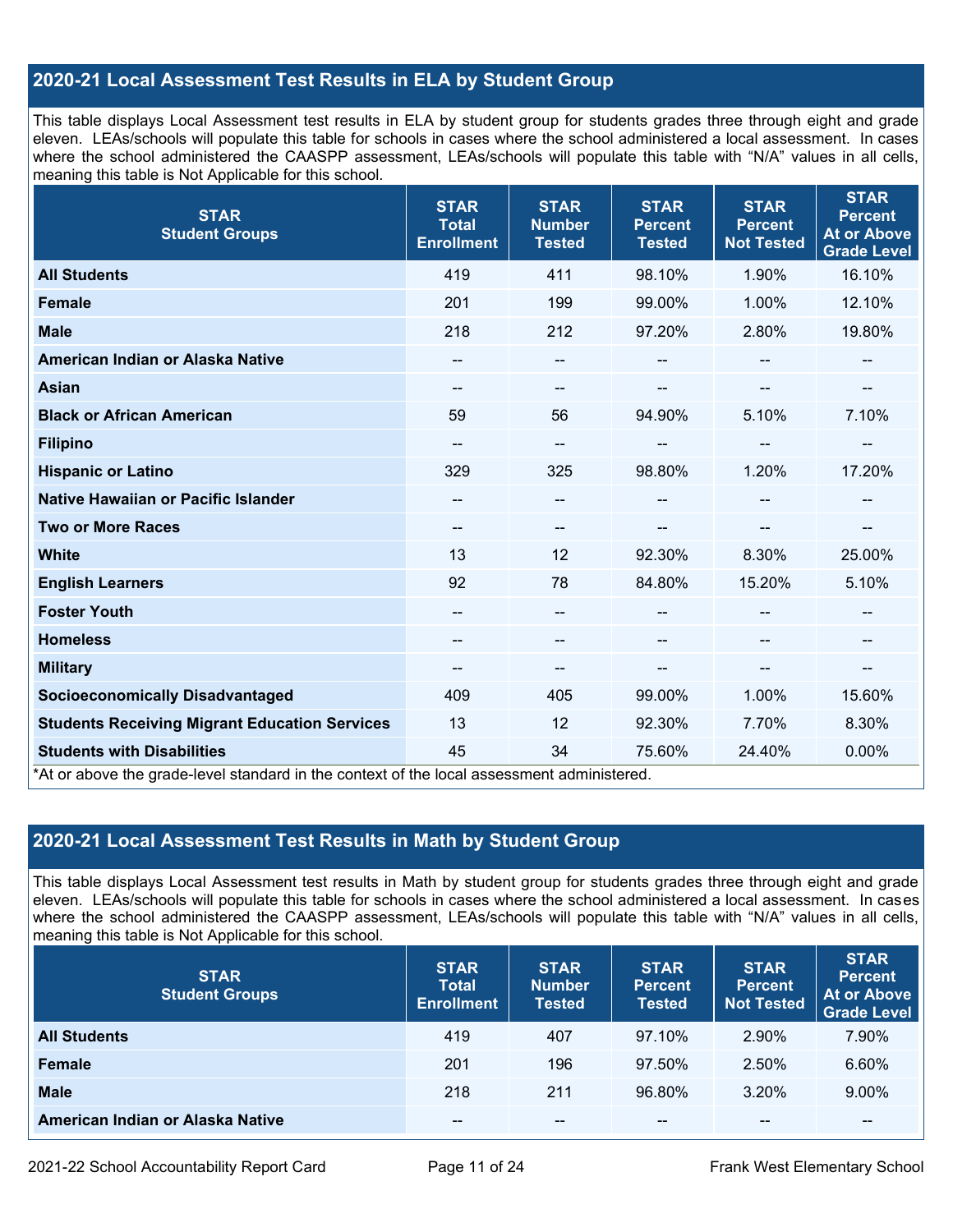| <b>Asian</b>                                                                               | --                       | $- -$                    |        | --                       | --       |
|--------------------------------------------------------------------------------------------|--------------------------|--------------------------|--------|--------------------------|----------|
| <b>Black or African American</b>                                                           | 59                       | 56                       | 94.90% | 5.10%                    | 5.40%    |
| <b>Filipino</b>                                                                            | --                       | $- -$                    | --     | --                       | --       |
| <b>Hispanic or Latino</b>                                                                  | 329                      | 321                      | 97.60% | 2.40%                    | 8.40%    |
| Native Hawaiian or Pacific Islander                                                        | $\overline{\phantom{m}}$ | $\overline{\phantom{m}}$ | --     | $\sim$                   | --       |
| <b>Two or More Races</b>                                                                   | $\overline{\phantom{m}}$ | $- -$                    | --     | $\overline{\phantom{m}}$ | --       |
| <b>White</b>                                                                               | 13                       | 12                       | 92.30% | 8.30%                    | $0.00\%$ |
| <b>English Learners</b>                                                                    | 92                       | 78                       | 84.80% | 15.20%                   | 5.10%    |
| <b>Foster Youth</b>                                                                        | --                       | --                       |        | --                       | --       |
| <b>Homeless</b>                                                                            | --                       | --                       |        | --                       | --       |
| <b>Military</b>                                                                            | --                       | $- -$                    | --     | --                       | --       |
| <b>Socioeconomically Disadvantaged</b>                                                     | 408                      | 393                      | 96.30% | 3.70%                    | 8.10%    |
| <b>Students Receiving Migrant Education Services</b>                                       | 13                       | 12                       | 92.30% | 7.70%                    | 8.30%    |
| <b>Students with Disabilities</b>                                                          | 45                       | 33                       | 73.30% | 26.70%                   | 3.00%    |
| *At or above the grade-level standard in the context of the local assessment administered. |                          |                          |        |                          |          |

## **CAASPP Test Results in Science for All Students**

This table displays the percentage of all students grades five, eight, and High School meeting or exceeding the State Standard.

The 2019-2020 data cells with N/A values indicate that the 2019-2020 data are not available due to the COVID-19 pandemic and resulting summative testing suspension. The Executive Order N-30-20 was issued which waived the assessment, accountability, and reporting requirements for the 2019-2020 school year.

For any 2020-2021 data cells with N/T values indicate that this school did not test students using the CAASPP Science.

| <b>Subject</b>                | School<br>2019-20 | School<br>2020-21 | <b>District</b><br>2019-20 | <b>District</b><br>2020-21 | State <sup>1</sup><br>2019-20 | <b>State</b><br>2020-21 |
|-------------------------------|-------------------|-------------------|----------------------------|----------------------------|-------------------------------|-------------------------|
| <b>Science</b>                | N/A               | NΤ                | N/A                        | N1                         | N/A                           | 28.72                   |
| (grades 5, 8 and high school) |                   |                   |                            |                            |                               |                         |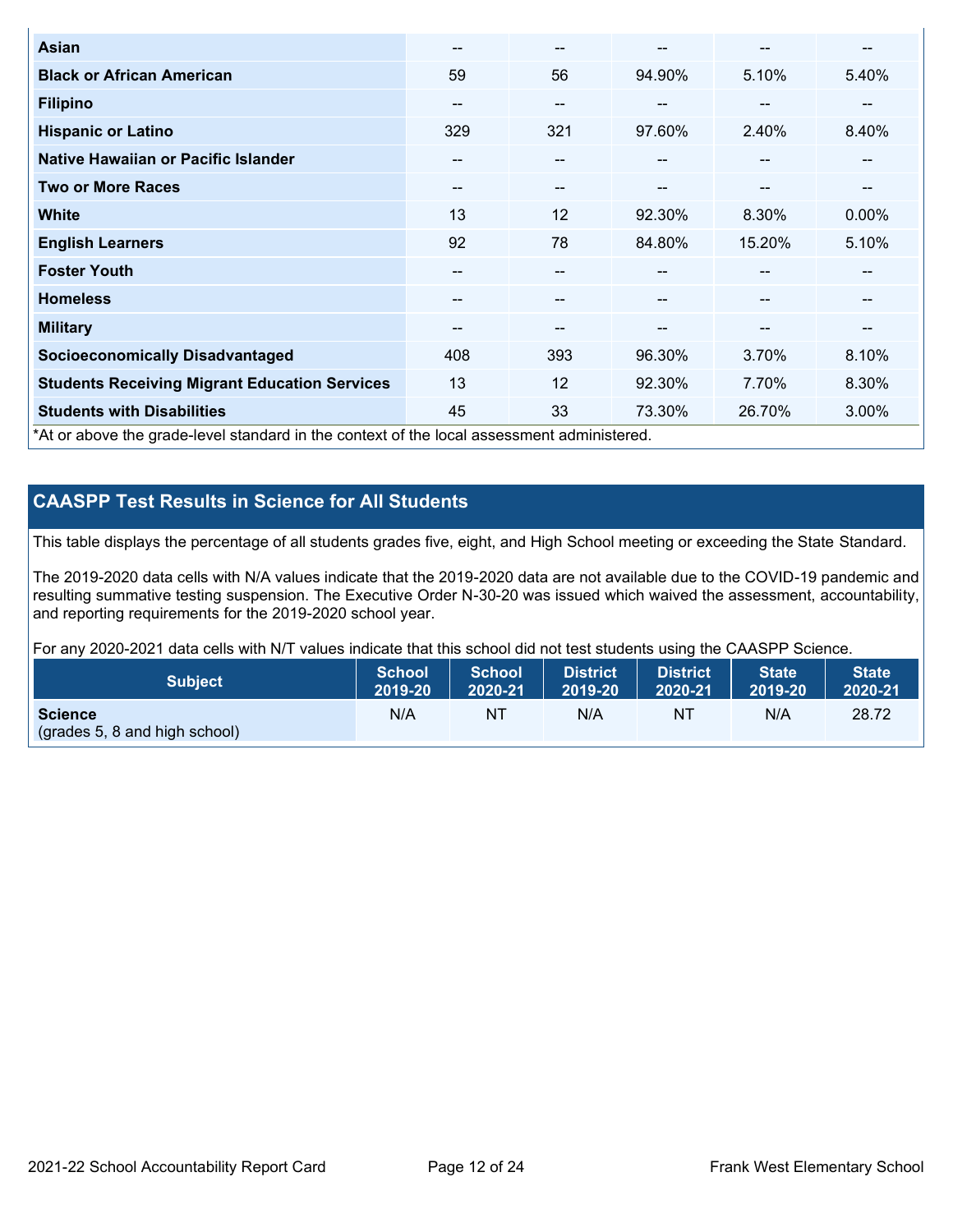## **2020-21 CAASPP Test Results in Science by Student Group**

This table displays CAASPP test results in Science by student group for students grades five, eight, and High School. For any data cells with N/T values indicate that this school did not test students using the CAASPP Science.

| <b>Student Group</b>                                 | <b>Total</b><br><b>Enrollment</b> | <b>Number</b><br><b>Tested</b> | <b>Percent</b><br><b>Tested</b> | <b>Percent</b><br><b>Not Tested</b> | <b>Percent</b><br><b>Met or</b><br><b>Exceeded</b> |
|------------------------------------------------------|-----------------------------------|--------------------------------|---------------------------------|-------------------------------------|----------------------------------------------------|
| <b>All Students</b>                                  | 152                               | <b>NT</b>                      | <b>NT</b>                       | <b>NT</b>                           | <b>NT</b>                                          |
| <b>Female</b>                                        | 74                                | <b>NT</b>                      | <b>NT</b>                       | <b>NT</b>                           | <b>NT</b>                                          |
| <b>Male</b>                                          | 78                                | <b>NT</b>                      | <b>NT</b>                       | <b>NT</b>                           | <b>NT</b>                                          |
| American Indian or Alaska Native                     | $\qquad \qquad -$                 | <b>NT</b>                      | <b>NT</b>                       | <b>NT</b>                           | <b>NT</b>                                          |
| <b>Asian</b>                                         | $\qquad \qquad -$                 | <b>NT</b>                      | <b>NT</b>                       | <b>NT</b>                           | <b>NT</b>                                          |
| <b>Black or African American</b>                     | 23                                | <b>NT</b>                      | <b>NT</b>                       | <b>NT</b>                           | <b>NT</b>                                          |
| <b>Filipino</b>                                      | $\Omega$                          | $\mathbf 0$                    | $\mathbf 0$                     | $\mathbf 0$                         | 0                                                  |
| <b>Hispanic or Latino</b>                            | 116                               | <b>NT</b>                      | <b>NT</b>                       | <b>NT</b>                           | <b>NT</b>                                          |
| Native Hawaiian or Pacific Islander                  | 0                                 | $\mathbf 0$                    | $\mathbf 0$                     | $\mathbf{0}$                        | 0                                                  |
| <b>Two or More Races</b>                             | --                                | <b>NT</b>                      | <b>NT</b>                       | <b>NT</b>                           | <b>NT</b>                                          |
| <b>White</b>                                         | --                                | <b>NT</b>                      | <b>NT</b>                       | <b>NT</b>                           | <b>NT</b>                                          |
| <b>English Learners</b>                              | 24                                | <b>NT</b>                      | <b>NT</b>                       | <b>NT</b>                           | <b>NT</b>                                          |
| <b>Foster Youth</b>                                  | --                                | <b>NT</b>                      | <b>NT</b>                       | <b>NT</b>                           | <b>NT</b>                                          |
| <b>Homeless</b>                                      | 12                                | <b>NT</b>                      | <b>NT</b>                       | <b>NT</b>                           | <b>NT</b>                                          |
| <b>Military</b>                                      | 0                                 | $\mathbf 0$                    | $\mathbf 0$                     | $\mathbf 0$                         | 0                                                  |
| <b>Socioeconomically Disadvantaged</b>               | 150                               | <b>NT</b>                      | <b>NT</b>                       | <b>NT</b>                           | <b>NT</b>                                          |
| <b>Students Receiving Migrant Education Services</b> | $\qquad \qquad -$                 | <b>NT</b>                      | <b>NT</b>                       | <b>NT</b>                           | <b>NT</b>                                          |
| <b>Students with Disabilities</b>                    | 14                                | <b>NT</b>                      | <b>NT</b>                       | <b>NT</b>                           | <b>NT</b>                                          |

## **B. Pupil Outcomes State Priority: Other Pupil Outcomes**

The SARC provides the following information relevant to the State priority: Other Pupil Outcomes (Priority 8): Pupil outcomes in the subject area of physical education.

## **2020-21 California Physical Fitness Test Results**

Due to the COVID-19 crisis, the Physical Fitness Test was suspended during the 2020-2021 school year and therefore no data are reported and each cell in this table is populated with "N/A."

| <b>Grade Level</b> | <b>Four of Six Fitness Standards</b> | <b>Five of Six Fitness Standards</b> | Percentage of Students Meeting   Percentage of Students Meeting   Percentage of Students Meeting<br><b>Six of Six Fitness Standards</b> |
|--------------------|--------------------------------------|--------------------------------------|-----------------------------------------------------------------------------------------------------------------------------------------|
| Grade 5            | N/A                                  | N/A                                  | N/A                                                                                                                                     |
| Grade 7            | N/A                                  | N/A                                  | N/A                                                                                                                                     |
| Grade 9            | N/A                                  | N/A                                  | N/A                                                                                                                                     |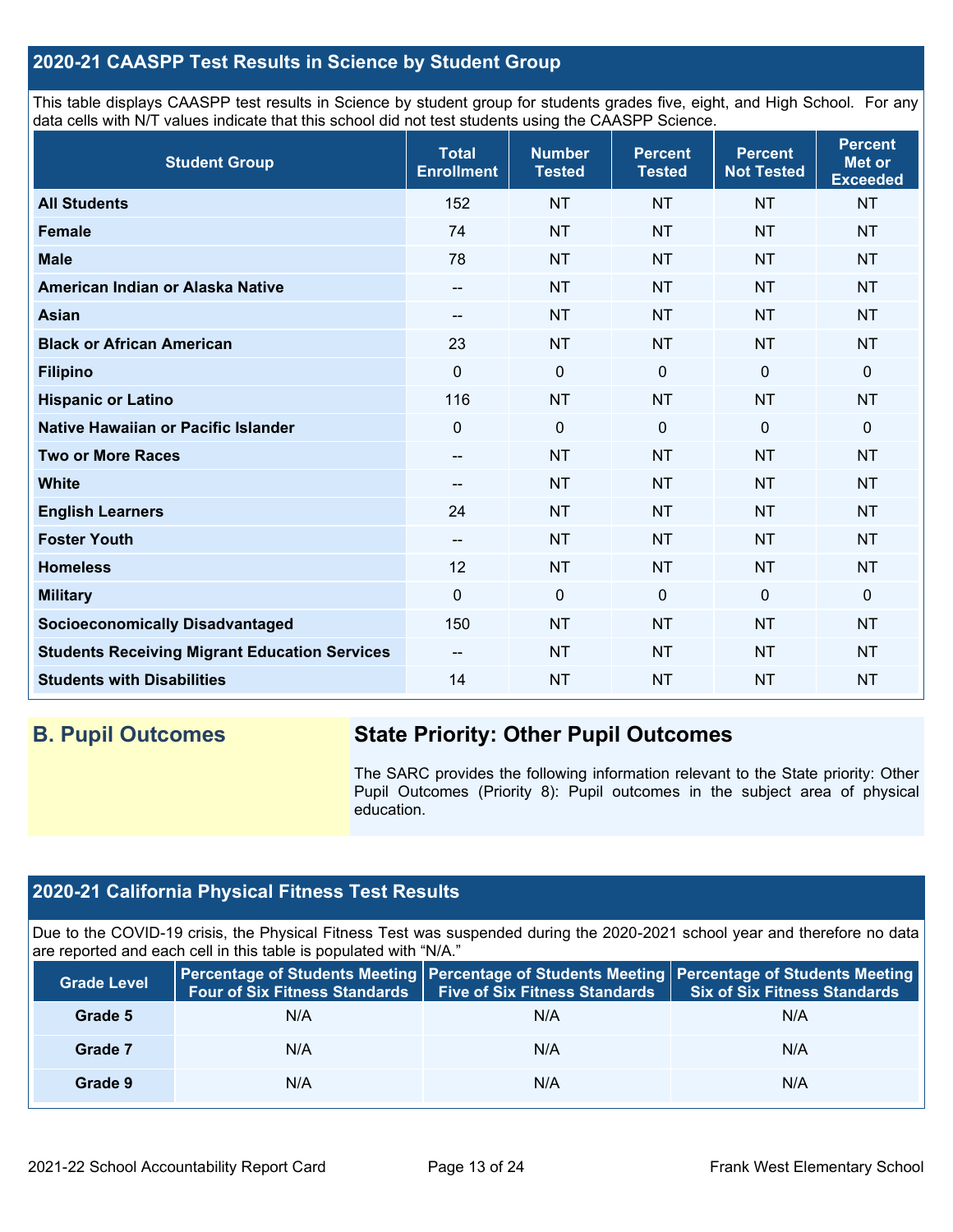## **C. Engagement State Priority: Parental Involvement**

The SARC provides the following information relevant to the State priority: Parental Involvement (Priority 3): Efforts the school district makes to seek parent input in making decisions regarding the school district and at each school site.

## **2021-22 Opportunities for Parental Involvement**

Frank West School directly benefits from the active commitment of our parents and community members. The school community is involved in school activities that promote student achievement and open communication between the school and home. Parent and Community involvement is needed to meet the diverse needs of our student population. We have an "opendoor" policy with our parents and community members to participate in the daily instructional program with our teachers, students, and staff to help improve student achievement and attendance. Through monthly newsletters, home call system (Robocall), Parent Square (email), school marquee, school website, and teacher newsletters, we keep our families and community informed about upcoming events and invite them to discuss strategies or ideas to increase student achievement. We have a Community Relations Liaison who assists families with food, clothing, job training, education, health care, shelter, and parenting classes. We also open our school for CBET classes, which are classes that teach parents and community members the English language.

Parent involvement is evident in the classroom, office, and playground. It is evident by participation in formal committees as well as support and time given to school programs and activities. Parents are invited to join committees such as School Site Council (SSC), English Language Advisory Committee (ELAC), District English Language Advisory Committee (DELAC), District Advisory Committee (DAC), District African American Parent Advisory Committee (DAAPAC), and the Booster Club. Parents are active in supporting school activities such as Parent/Teacher Conferences, Teams for Student Success , IEP's, Back-to-School Night , Kindergarten parent helpers, Extended Learning Time, Read Across America, Runnin' for Ronald, Winter Musical Program, Spring Concert, Parent Volunteer Celebration, Family Picnics, Academic Development Sessions, Parent Cafe's, Parent University, Parent's as Leaders (PAL's), and working in our IMC. If you would like more information concerning our programs or parent involvement, please call our school office or Parent Center at (661) 631-5830.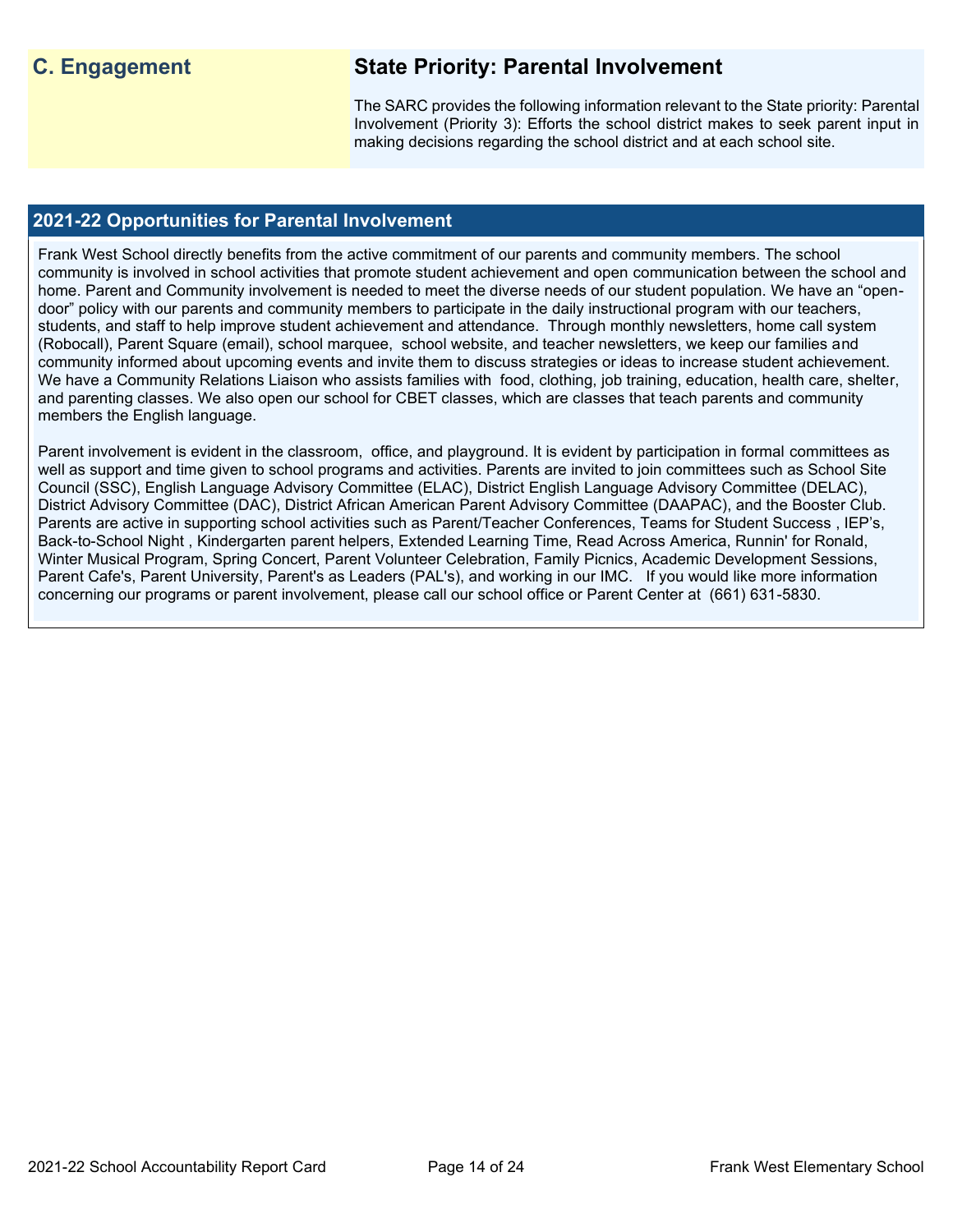## **2020-21 Chronic Absenteeism by Student Group**

| <b>Student Group</b>                                 | <b>Cumulative</b><br><b>Enrollment</b> | <b>Chronic</b><br><b>Absenteeism</b><br><b>Eligible Enrollment</b> | <b>Chronic</b><br><b>Absenteeism</b><br><b>Count</b> | <b>Chronic</b><br><b>Absenteeism</b><br><b>Rate</b> |
|------------------------------------------------------|----------------------------------------|--------------------------------------------------------------------|------------------------------------------------------|-----------------------------------------------------|
| <b>All Students</b>                                  | 837                                    | 828                                                                | 139                                                  | 16.8                                                |
| <b>Female</b>                                        | 393                                    | 391                                                                | 55                                                   | 14.1                                                |
| <b>Male</b>                                          | 444                                    | 437                                                                | 84                                                   | 19.2                                                |
| American Indian or Alaska Native                     | $\overline{4}$                         | 3                                                                  | 1                                                    | 33.3                                                |
| Asian                                                | 13                                     | 13                                                                 | $\Omega$                                             | 0.0                                                 |
| <b>Black or African American</b>                     | 111                                    | 108                                                                | 31                                                   | 28.7                                                |
| <b>Filipino</b>                                      | 1                                      | $\mathbf{1}$                                                       | $\mathbf{0}$                                         | 0.0                                                 |
| <b>Hispanic or Latino</b>                            | 657                                    | 652                                                                | 96                                                   | 14.7                                                |
| Native Hawaiian or Pacific Islander                  | 0                                      | $\mathbf 0$                                                        | $\mathbf 0$                                          | 0.0                                                 |
| <b>Two or More Races</b>                             | 13                                     | 13                                                                 | 3                                                    | 23.1                                                |
| <b>White</b>                                         | 38                                     | 38                                                                 | 8                                                    | 21.1                                                |
| <b>English Learners</b>                              | 194                                    | 193                                                                | 21                                                   | 10.9                                                |
| <b>Foster Youth</b>                                  | 17                                     | 14                                                                 | $\overline{4}$                                       | 28.6                                                |
| <b>Homeless</b>                                      | 31                                     | 31                                                                 | 12                                                   | 38.7                                                |
| <b>Socioeconomically Disadvantaged</b>               | 813                                    | 806                                                                | 137                                                  | 17.0                                                |
| <b>Students Receiving Migrant Education Services</b> | 25                                     | 25                                                                 | 8                                                    | 32.0                                                |
| <b>Students with Disabilities</b>                    | 96                                     | 94                                                                 | 27                                                   | 28.7                                                |

## **C. Engagement State Priority: School Climate**

The SARC provides the following information relevant to the State priority: School Climate (Priority 6):

- Pupil suspension rates;
- Pupil expulsion rates; and
- Other local measures on the sense of safety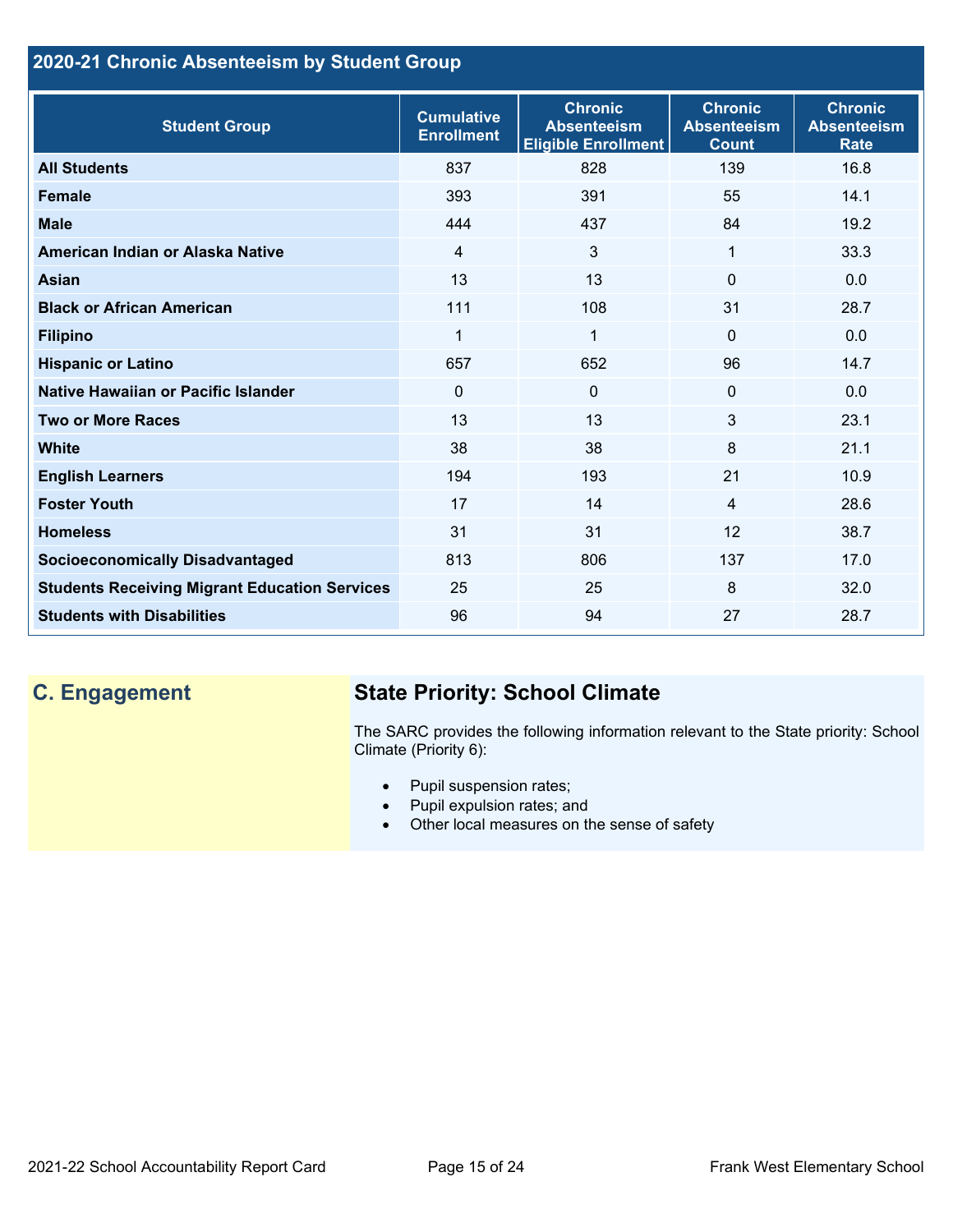### **Suspensions and Expulsions**

This table displays suspensions and expulsions data collected between July through June, each full school year respectively. Data collected during the 2020-21 school year may not be comparable to earlier years of this collection due to differences in learning mode instruction in response to the COVID-19 pandemic.

| <b>Subject</b>     | <b>School</b><br>2018-19 | <b>School</b><br>2020-21 | <b>District</b><br>2018-19 | <b>District</b><br>2020-21 | <b>State</b><br>2018-19 | <b>State</b><br>2020-21 |
|--------------------|--------------------------|--------------------------|----------------------------|----------------------------|-------------------------|-------------------------|
| <b>Suspensions</b> | 0.00                     | 0.00                     | 2.08                       | 0.03                       | 3.47                    | 0.20                    |
| <b>Expulsions</b>  | 0.00                     | 0.00                     | 0.06                       | 0.00                       | 0.08                    | 0.00                    |

This table displays suspensions and expulsions data collected between July through February, partial school year due to the COVID-19 pandemic. The 2019-2020 suspensions and expulsions rate data are not comparable to other year data because the 2019-2020 school year is a partial school year due to the COVID-19 crisis. As such, it would be inappropriate to make any comparisons in rates of suspensions and expulsions in the 2019-2020 school year compared to other school years.

| <b>Subject</b>     | <b>School</b><br>2019-20 | <b>District</b><br>2019-20 | <b>State</b><br>2019-20 |
|--------------------|--------------------------|----------------------------|-------------------------|
| <b>Suspensions</b> | 0.00                     | 1.43                       | 2.45                    |
| <b>Expulsions</b>  | 0.00                     | 0.01                       | 0.05                    |

## **2020-21 Suspensions and Expulsions by Student Group**

| <b>Student Group</b>                                 | <b>Suspensions Rate</b> | <b>Expulsions Rate</b> |
|------------------------------------------------------|-------------------------|------------------------|
| <b>All Students</b>                                  | 0.00                    | 0.00                   |
| <b>Female</b>                                        | 0.00                    | 0.00                   |
| <b>Male</b>                                          | 0.00                    | 0.00                   |
| American Indian or Alaska Native                     | 0.00                    | 0.00                   |
| <b>Asian</b>                                         | 0.00                    | 0.00                   |
| <b>Black or African American</b>                     | 0.00                    | 0.00                   |
| <b>Filipino</b>                                      | 0.00                    | 0.00                   |
| <b>Hispanic or Latino</b>                            | 0.00                    | 0.00                   |
| Native Hawaiian or Pacific Islander                  | 0.00                    | 0.00                   |
| <b>Two or More Races</b>                             | 0.00                    | 0.00                   |
| <b>White</b>                                         | 0.00                    | 0.00                   |
| <b>English Learners</b>                              | 0.00                    | 0.00                   |
| <b>Foster Youth</b>                                  | 0.00                    | 0.00                   |
| <b>Homeless</b>                                      | 0.00                    | 0.00                   |
| <b>Socioeconomically Disadvantaged</b>               | 0.00                    | 0.00                   |
| <b>Students Receiving Migrant Education Services</b> | 0.00                    | 0.00                   |
| <b>Students with Disabilities</b>                    | 0.00                    | 0.00                   |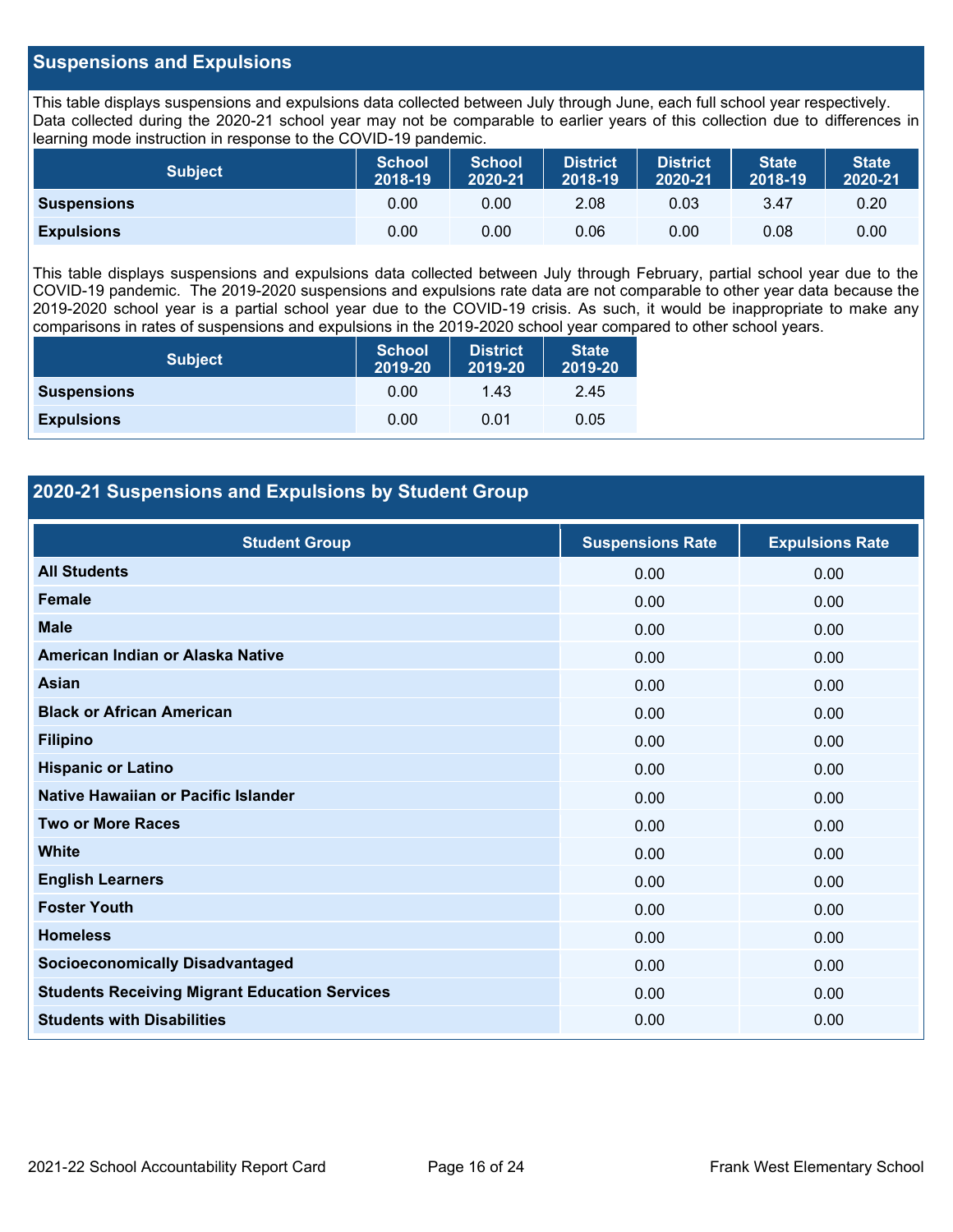#### **2021-22 School Safety Plan**

Frank West established its Comprehensive School Safety Plan in 1998. A law enforcement officer specializing in safety provided direction in the establishment of the School Safety Plan. Frank West's School Safety Plan is current and is updated annually (last update: 3-1-21). Key elements of Frank West's School Safety Plan include the following: (a) routine and emergency disaster procedures; (b) suspension, and expulsion procedures; (c) teacher notification of pupils with a specific discipline history; (d) child abuse reporting procedures, (e) the district's sexual harassment policy; (f) school crime data; (g) the student dress code; (h) safe entrance and exit procedures; (i) the civil defense and disaster plan; and (j) discipline rules and procedures (k) School-wide Positive Behavior Intervention and Supports. Our most recent update on 3-1-21 revisited our recently incorporated BCSD safety procedures for "what to do in an emergency." To address what to do in an emergency we are currently training staff, students, and community the fundamentals of "Standard Response Protocols" (SRP's) for Lockdown, Lockout, Evacuate and Shelter. Our overall goal is to maintain a safe and orderly school environment conducive to learning.

## **D. Other SARC Information Information Required in the SARC**

The information in this section is required to be in the SARC but is not included in the state priorities for LCFF.

#### **2018-19 Elementary Average Class Size and Class Size Distribution**

This table displays the 2018-19 average class size and class size distribution. The columns titled "Number of Classes" indicates how many classes fall into each size category (a range of total students per class). The "Other" category is for multigrade level classes.

| <b>Grade Level</b> | <b>Average</b><br><b>Class Size</b> | 1-20 Students | Number of Classes with   Number of Classes with  <br>21-32 Students | <b>Number of Classes with</b><br>33+ Students |
|--------------------|-------------------------------------|---------------|---------------------------------------------------------------------|-----------------------------------------------|
| K                  | 21                                  |               | 5                                                                   |                                               |
|                    | 21                                  |               | 5                                                                   |                                               |
|                    | 21                                  |               | 6                                                                   |                                               |
|                    | 22                                  |               | 5                                                                   |                                               |
|                    | 24                                  |               | 4                                                                   |                                               |
| 5                  | 27                                  |               | 3                                                                   |                                               |
| 6                  |                                     |               |                                                                     |                                               |
| <b>Other</b>       | 9                                   |               |                                                                     |                                               |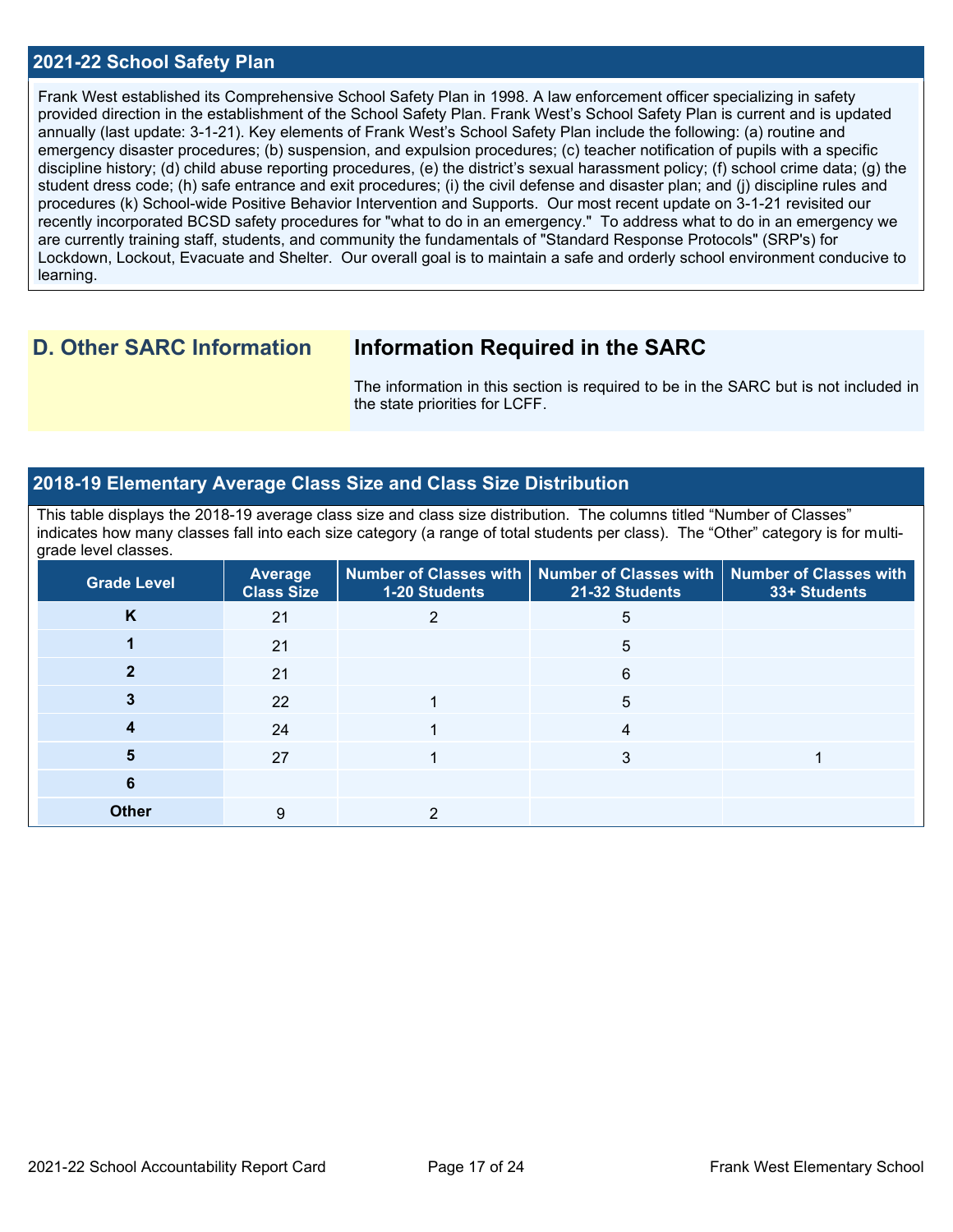#### **2019-20 Elementary Average Class Size and Class Size Distribution**

This table displays the 2019-20 average class size and class size distribution. The columns titled "Number of Classes" indicates how many classes fall into each size category (a range of total students per class). The "Other" category is for multi-grade level classes.

| <b>Grade Level</b> | <b>Average</b><br><b>Class Size</b> | 1-20 Students | Number of Classes with   Number of Classes with  <br>21-32 Students | <b>Number of Classes with</b><br>33+ Students |
|--------------------|-------------------------------------|---------------|---------------------------------------------------------------------|-----------------------------------------------|
| K                  | 15                                  | 5             | 5                                                                   |                                               |
|                    | 22                                  |               | 5                                                                   |                                               |
|                    | 20                                  |               | 5                                                                   |                                               |
|                    | 23                                  |               | 6                                                                   |                                               |
|                    | 24                                  |               | 5                                                                   |                                               |
| 5                  | 17                                  | 3             | 4                                                                   |                                               |
| 6                  |                                     |               |                                                                     |                                               |
| <b>Other</b>       | 8                                   | 3             |                                                                     |                                               |

### **2020-21 Elementary Average Class Size and Class Size Distribution**

This table displays the 2020-21 average class size and class size distribution. The columns titled "Number of Classes" indicates how many classes fall into each size category (a range of total students per class). The "Other" category is for multi-grade level classes.

| <b>Grade Level</b> | Average<br><b>Class Size</b> | 1-20 Students | Number of Classes with   Number of Classes with   Number of Classes with<br>21-32 Students | 33+ Students |
|--------------------|------------------------------|---------------|--------------------------------------------------------------------------------------------|--------------|
| K                  | 13                           | 9             |                                                                                            |              |
|                    | 23                           |               | 5                                                                                          |              |
| 2                  | 20                           | 5             |                                                                                            |              |
|                    | 22                           |               | 5                                                                                          |              |
|                    | 20                           | 4             |                                                                                            | っ            |
| 5                  | 15                           |               | 5                                                                                          |              |
| 6                  |                              |               |                                                                                            |              |
| <b>Other</b>       | 6                            | 5             |                                                                                            |              |

#### **2020-21 Ratio of Pupils to Academic Counselor**

This table displays the ratio of pupils to Academic Counselor. One full time equivalent (FTE) equals one staff member working full time; one FTE could also represent two staff members who each work 50 percent of full time.

| <b>Title</b>                        | <b>Ratio</b> |
|-------------------------------------|--------------|
| <b>Pupils to Academic Counselor</b> |              |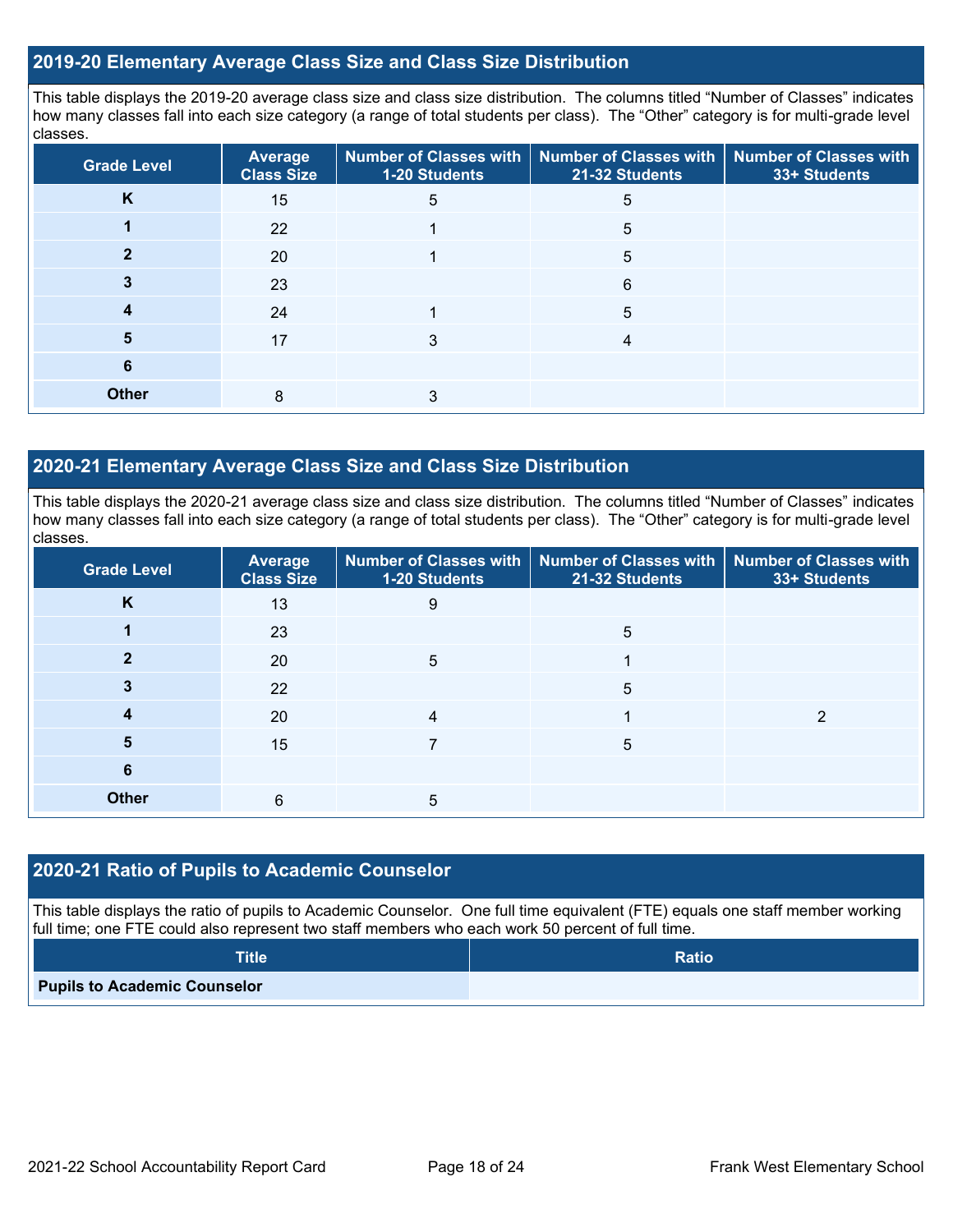### **2020-21 Student Support Services Staff**

This table displays the number of FTE support staff assigned to this school. One full time equivalent (FTE) equals one staff member working full time; one FTE could also represent two staff members who each work 50 percent of full time.

| <b>Title</b>                                                         | <b>Number of FTE Assigned to School</b> |
|----------------------------------------------------------------------|-----------------------------------------|
| <b>Counselor (Academic, Social/Behavioral or Career Development)</b> | 0                                       |
| Library Media Teacher (Librarian)                                    | $\mathbf{0}$                            |
| <b>Library Media Services Staff (Paraprofessional)</b>               | $\mathbf{0}$                            |
| <b>Psychologist</b>                                                  | $\mathbf{0}$                            |
| <b>Social Worker</b>                                                 | $\Omega$                                |
| <b>Speech/Language/Hearing Specialist</b>                            |                                         |
| <b>Resource Specialist (non-teaching)</b>                            | $\Omega$                                |
| <b>Other</b>                                                         | 1.1                                     |

## **2019-20 Expenditures Per Pupil and School Site Teacher Salaries**

This table displays the 2019-20 expenditures per pupil and average teach salary for this school. Cells with N/A values do not require data.

| <b>Level</b>                                         | <b>Total</b><br><b>Expenditures</b><br><b>Per Pupil</b> | <b>Expenditures</b><br><b>Per Pupil</b><br>(Restricted) | <b>Expenditures</b><br><b>Per Pupil</b><br>(Unrestricted) | Average<br><b>Teacher</b><br><b>Salary</b> |
|------------------------------------------------------|---------------------------------------------------------|---------------------------------------------------------|-----------------------------------------------------------|--------------------------------------------|
| <b>School Site</b>                                   | \$8,755                                                 | \$2,611                                                 | \$6,145                                                   | \$72,562                                   |
| <b>District</b>                                      | N/A                                                     | N/A                                                     | \$3,176                                                   | \$75,963                                   |
| <b>Percent Difference - School Site and District</b> | N/A                                                     | N/A                                                     | 63.7                                                      | $-4.6$                                     |
| <b>State</b>                                         |                                                         |                                                         | \$8,444                                                   | \$85,863                                   |
| <b>Percent Difference - School Site and State</b>    | N/A                                                     | N/A                                                     | $-31.5$                                                   | $-16.8$                                    |

## **2020-21 Types of Services Funded**

TITLE I After School Program Migrant Ed. Special Ed. FFVP School Site Supplemental Funds **NSLP**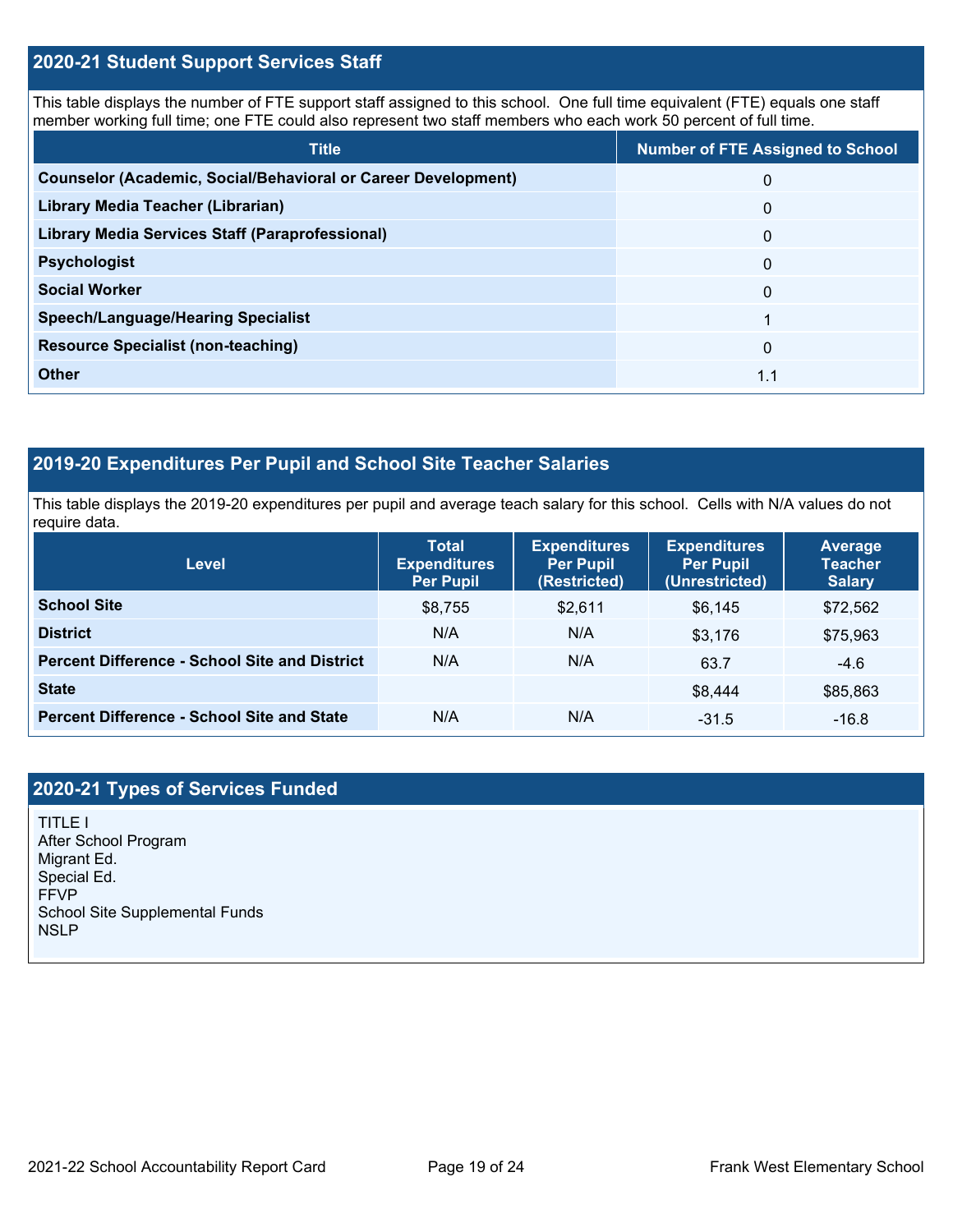## **2019-20 Teacher and Administrative Salaries**

This table displays the 2019-20 Teacher and Administrative salaries. For detailed information on salaries, see the CDE Certification Salaries & Benefits web page at [http://www.cde.ca.gov/ds/fd/cs/.](http://www.cde.ca.gov/ds/fd/cs/)

| Category                                             | <b>District</b><br><b>Amount</b> | <b>State Average</b><br>for Districts<br>in Same Category |
|------------------------------------------------------|----------------------------------|-----------------------------------------------------------|
| <b>Beginning Teacher Salary</b>                      | \$50,328                         | \$52,060                                                  |
| <b>Mid-Range Teacher Salary</b>                      | \$75,872                         | \$84,043                                                  |
| <b>Highest Teacher Salary</b>                        | \$100,272                        | \$107,043                                                 |
| <b>Average Principal Salary (Elementary)</b>         | \$144,130                        | \$133,582                                                 |
| <b>Average Principal Salary (Middle)</b>             | \$142,165                        | \$138,803                                                 |
| <b>Average Principal Salary (High)</b>               | \$0                              | \$133,845                                                 |
| <b>Superintendent Salary</b>                         | \$265,178                        | \$240,628                                                 |
| <b>Percent of Budget for Teacher Salaries</b>        | 30%                              | 35%                                                       |
| <b>Percent of Budget for Administrative Salaries</b> | 5%                               | 5%                                                        |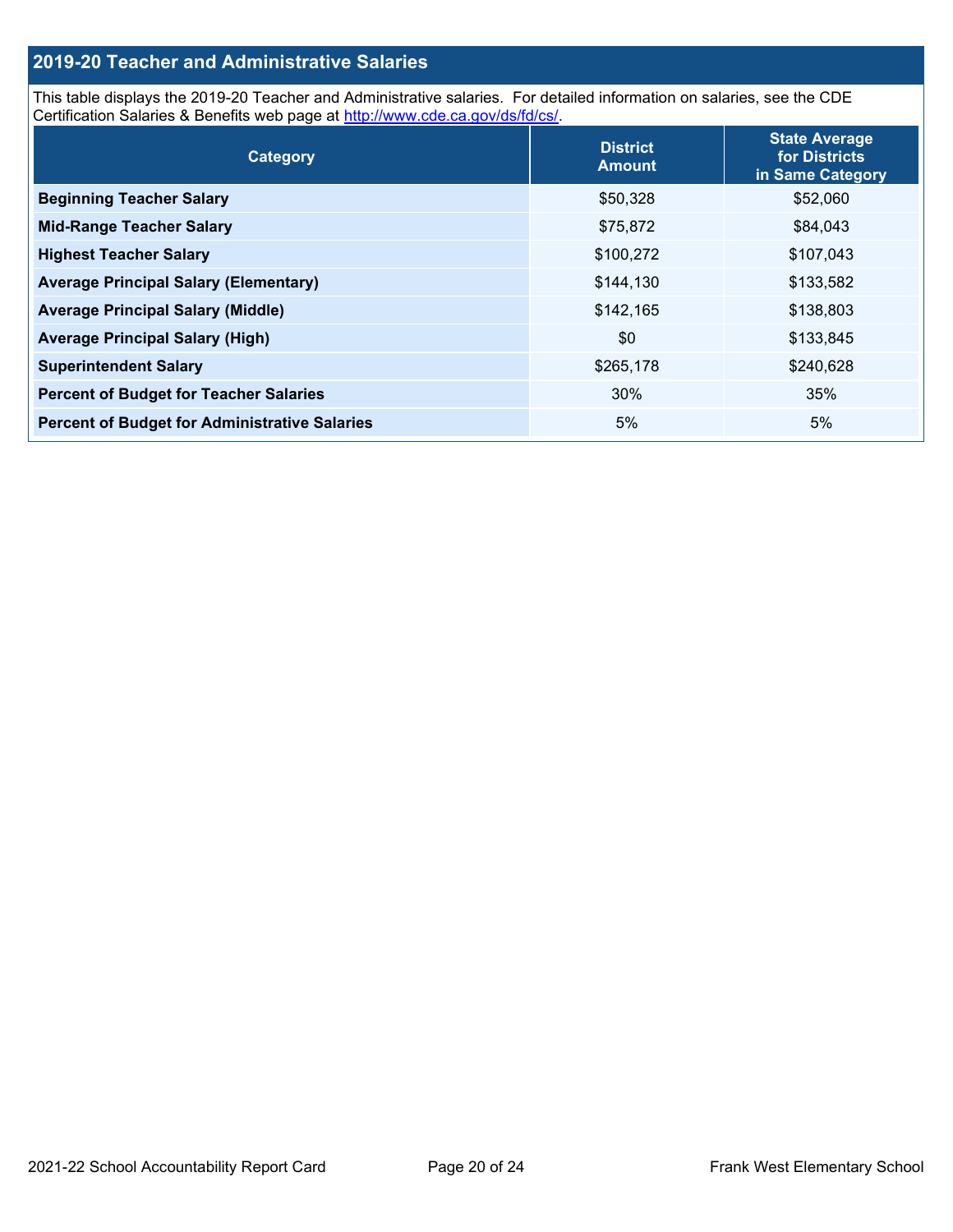#### **Professional Development**

Professional development is designed to provide continuous learning opportunities for administrators, teachers, and classified personnel. Training opportunities affirm the basic philosophy of education that learning is a lifelong process that contributes to the well-being of the students, teachers, administrators, and community. Professional Development is an essential component of effective instruction and student learning.

All training revolves around identified needs of students and adults for the purpose of the improvement of instruction and increasing content knowledge. Central to all training are student achievement data, district focus areas, the Common Core State Standards, the state adopted standards-based instructional materials, and strategies to effectively teach the academic content standards to all students.

During 2020-2021, school year district professional development focused on virtual instruction due to the pandemic. In preparation of the school year, teachers were offered three full days of professional development during the summer. Regularly scheduled office hours and focused professional development was provided on a monthly basis during the school year. Topics addressed navigating platforms being used during virtual learning, increasing student engagement and addressing the common core state standards through distance learning.

Additional support was provided by academic coaches and district specialists for reading/language arts, mathematics, science, writing and social emotional learning. The district provided time and resources for collaboration, planning, and professional development. Additionally, professional development on Multi-Tiered Systems of Support and Support to school and district teams.

Teachers new to the District received four days of professional development prior to the beginning of the school year focused on orientation to District and school site policies and services, Common Core State Standards, classroom management, curriculum and pacing, using technology and setting up the classroom. Teachers in their second year with the District received two days of professional development prior to the beginning of the school year provided by the school site and focused on improving best practices.

New teachers with California preliminary credentials received professional development through the Bakersfield City School District (BCSD) Teacher Induction Program (TIP). The focus of BCSD TIP is being mentored by an experienced teacher, growing in the California Standards for the Teaching Profession (CSTP) and meeting the California Induction standards. The culmination of TIP is the recommendation for the CA Clear Credential. Each TIP teacher was assigned a veteran teacher who served as a mentor. The mentors received on-going professional development in coaching/mentoring strategies, instructional strategies, and guiding cycles of inquiry. Professional development was provided through individual mentoring, monthly meetings, and after-school workshops.

Intern teachers received professional development at monthly meetings focusing on the initial teaching skills of the CSTP including classroom management, lesson planning, assessment, and establishing a climate that is conducive to student achievement. Each Intern was assigned a mentor that provided day-to-day support in these areas as well as advisement toward meeting credential requirements. Mentors received monthly professional development in meeting the needs of Intern teachers. Interns also received coursework and supervision from universities partnered with BCSD to provide the Intern Program.

Teachers on Short Term Staffing Permits (STSPs) were provided mentors and monthly trainings on beginning pedagogy and best teaching practices. Each teacher on a STSP designed a plan to meet requirements to move to a CA Intern or Preliminary Credential. Support was provided for required testing and BCSD staff worked closely with university partners to ensure teachers on permits were taking prerequisite requirements to move to credentials.

Teachers on Provisional Intern Permits (PIPs) were provided a weekly cohort meeting focused on beginning pedagogy. Two cohort meetings occurred weekly to allow teachers on a PIP to work around university course schedules. Support was provided for required testing and BCSD staff worked closely with university partners to ensure teachers on permits were taking prerequisite requirements to move to credentials.

This table displays the number of school days dedicated to staff development and continuous improvement.

| <b>Subiect</b>                                                                  |  | $\vert$ 2019-20 $\vert$ 2020-21 $\vert$ 2021-22 $\vert$ |
|---------------------------------------------------------------------------------|--|---------------------------------------------------------|
| Number of school days dedicated to Staff Development and Continuous Improvement |  |                                                         |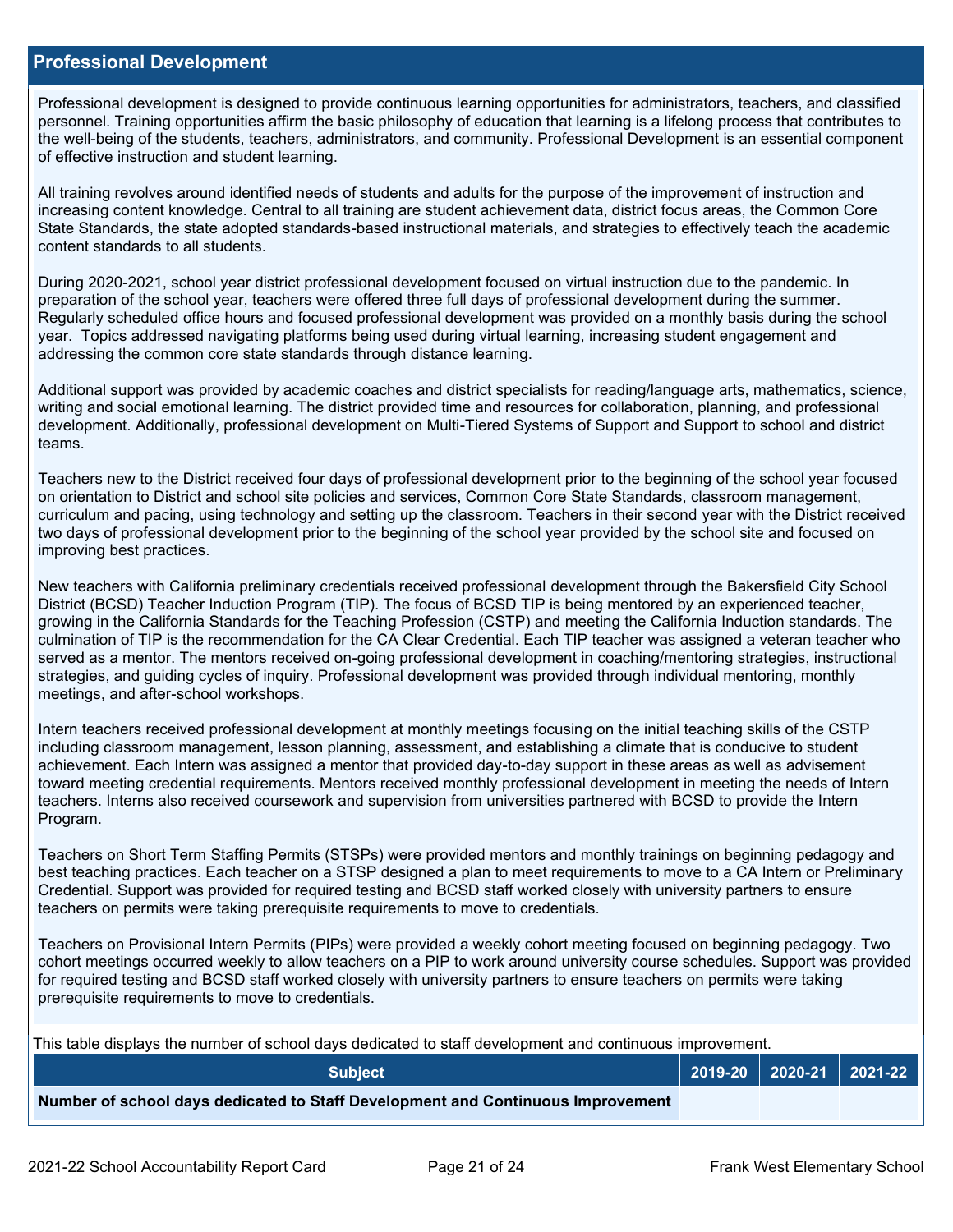# **Bakersfield City School District 2020-21 Local Accountability Report Card (LARC) Addendum**

## **Local Accountability Report Card (LARC) Addendum**

**2020-21 Local Accountability Report Card (LARC) Addendum Overview**



On July 14, 2021, the California State Board of Education (SBE) determined that the California Department of Education (CDE) will use the SARC as the mechanism to conduct a one-time data collection of the LEA-level aggregate test results of all school's local assessments administered during the 2020–2021 school year in order to meet the federal Every Students Succeeds Act (ESSA) reporting requirement for the Local Educational Agency Accountability Report Cards (LARCs).

Each local educational agency (LEA) is responsible for preparing and posting their annual LARC in accordance with the federal ESSA. As a courtesy, the CDE prepares and posts the LARCs on behalf of all LEAs.

Only for the 2020–2021 school year and the 2020–2021 LARCs, LEAs are required to report their aggregate local assessments test results at the LEA-level to the CDE by populating the tables below via the SARC. These data will be used to meet the LEAs' federal requirement for their LARCs. Note that it is the responsibility of the school and LEA to ensure that all student privacy and suppression rules are in place when reporting data in Tables 3 and 4 in the Addendum, as applicable.

The tables below are not part of the SBE approved 2020–2021 SARC template but rather are the mechanism by which these required data will be collected from LEAs.

For purposes of the LARC and the following tables, an LEA is defined as a school district, a county office of education, or a direct funded charter school.

| <b>2021-22 District Contact Information</b> |                                         |  |  |  |
|---------------------------------------------|-----------------------------------------|--|--|--|
| <b>District Name</b>                        | <b>Bakersfield City School District</b> |  |  |  |
| <b>Phone Number</b>                         | 661-631-4600                            |  |  |  |
| Superintendent                              | Mark Luque                              |  |  |  |
| <b>Email Address</b>                        | supt@bcsd.com                           |  |  |  |
| <b>District Website Address</b>             | www.bcsd.com                            |  |  |  |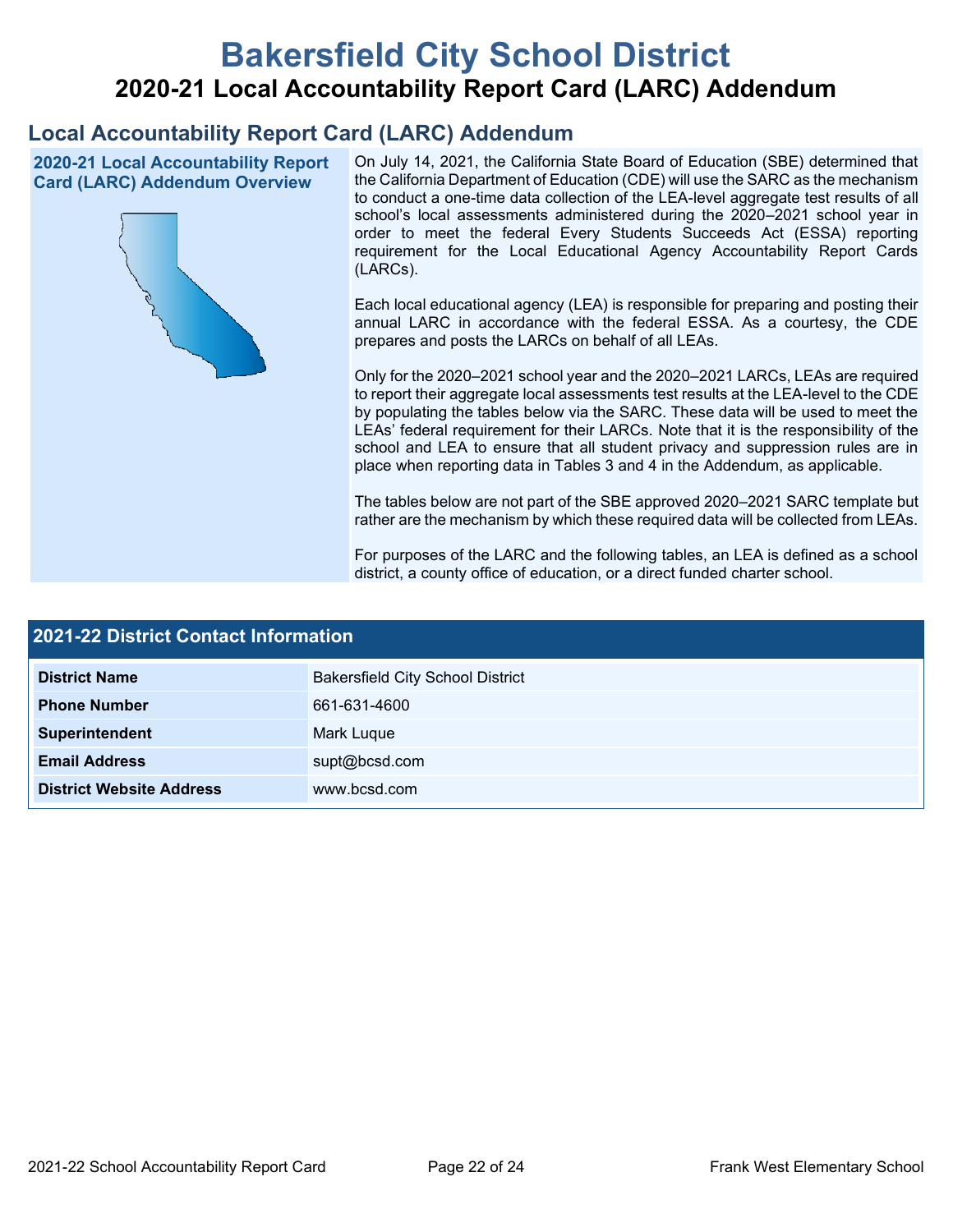## **2020-21 CAASPP Test Results in ELA by Student Group**

This table displays CAASPP test results in ELA by student group for students grades three through eight and grade eleven taking and completing a state-administered assessment. The CDE will populate this table for schools in cases where the school administered the CAASPP assessment. In cases where the school administered a local assessment instead of CAASPP, the CDE will populate this table with "NT" values, meaning this school did not test students using the CAASPP. See the local assessment(s) table for more information.

| <b>CAASPP</b><br><b>Student Groups</b>               | <b>CAASPP</b><br><b>Total</b><br><b>Enrollment</b> | <b>CAASPP</b><br><b>Number</b><br><b>Tested</b> | <b>CAASPP</b><br><b>Percent</b><br><b>Tested</b> | <b>CAASPP</b><br><b>Percent</b><br><b>Not Tested</b> | <b>CAASPP</b><br><b>Percent</b><br>Met or<br><b>Exceeded</b> |
|------------------------------------------------------|----------------------------------------------------|-------------------------------------------------|--------------------------------------------------|------------------------------------------------------|--------------------------------------------------------------|
| <b>All Students</b>                                  | 19655                                              | <b>NT</b>                                       | <b>NT</b>                                        | <b>NT</b>                                            | <b>NT</b>                                                    |
| <b>Female</b>                                        | 9598                                               | <b>NT</b>                                       | <b>NT</b>                                        | <b>NT</b>                                            | <b>NT</b>                                                    |
| <b>Male</b>                                          | 10055                                              | <b>NT</b>                                       | <b>NT</b>                                        | <b>NT</b>                                            | <b>NT</b>                                                    |
| American Indian or Alaska Native                     | 102                                                | <b>NT</b>                                       | <b>NT</b>                                        | <b>NT</b>                                            | <b>NT</b>                                                    |
| <b>Asian</b>                                         | 153                                                | <b>NT</b>                                       | <b>NT</b>                                        | <b>NT</b>                                            | <b>NT</b>                                                    |
| <b>Black or African American</b>                     | 1554                                               | <b>NT</b>                                       | <b>NT</b>                                        | <b>NT</b>                                            | NT                                                           |
| <b>Filipino</b>                                      | 67                                                 | <b>NT</b>                                       | <b>NT</b>                                        | <b>NT</b>                                            | <b>NT</b>                                                    |
| <b>Hispanic or Latino</b>                            | 15770                                              | <b>NT</b>                                       | <b>NT</b>                                        | <b>NT</b>                                            | <b>NT</b>                                                    |
| Native Hawaiian or Pacific Islander                  | 20                                                 | <b>NT</b>                                       | <b>NT</b>                                        | <b>NT</b>                                            | <b>NT</b>                                                    |
| <b>Two or More Races</b>                             | 324                                                | <b>NT</b>                                       | <b>NT</b>                                        | <b>NT</b>                                            | <b>NT</b>                                                    |
| <b>White</b>                                         | 1665                                               | <b>NT</b>                                       | <b>NT</b>                                        | <b>NT</b>                                            | <b>NT</b>                                                    |
| <b>English Learners</b>                              | 4700                                               | <b>NT</b>                                       | <b>NT</b>                                        | <b>NT</b>                                            | <b>NT</b>                                                    |
| <b>Foster Youth</b>                                  | 173                                                | <b>NT</b>                                       | <b>NT</b>                                        | <b>NT</b>                                            | <b>NT</b>                                                    |
| <b>Homeless</b>                                      | 1436                                               | <b>NT</b>                                       | <b>NT</b>                                        | <b>NT</b>                                            | <b>NT</b>                                                    |
| <b>Military</b>                                      | 14                                                 | <b>NT</b>                                       | <b>NT</b>                                        | <b>NT</b>                                            | <b>NT</b>                                                    |
| <b>Socioeconomically Disadvantaged</b>               | 18281                                              | <b>NT</b>                                       | <b>NT</b>                                        | <b>NT</b>                                            | <b>NT</b>                                                    |
| <b>Students Receiving Migrant Education Services</b> | 630                                                | <b>NT</b>                                       | <b>NT</b>                                        | <b>NT</b>                                            | NT                                                           |
| <b>Students with Disabilities</b>                    | 2350                                               | <b>NT</b>                                       | <b>NT</b>                                        | <b>NT</b>                                            | NT                                                           |